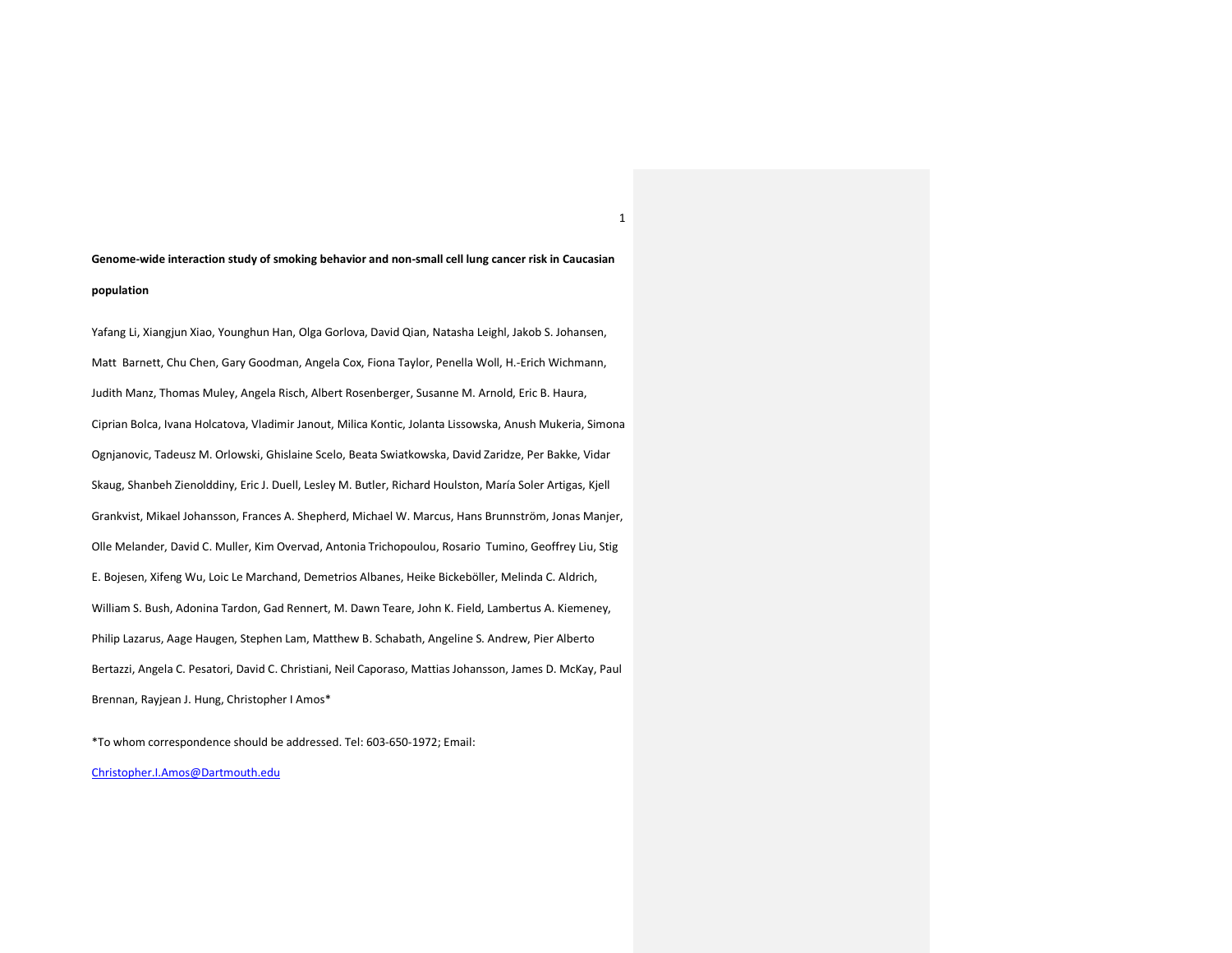## **Abstract**

Non-small cell lung cancer (NSCLC) is the most common type of lung cancer. Both environmental and genetic risk factors contribute to lung carcinogenesis. We conducted a genome-wide interaction analysis between SNPs and smoking status (never vs ever smokers) in a European-descent population. We adopted a two-step analysis strategy in the discovery stage: we first conducted a case-only interaction analysis to assess the relationship between SNPs and smoking behavior using 13,336 NSCLC cases. Candidate SNPs with p-value less than 0.001 were further analyzed using a standard case-control interaction analysis including 13970 controls. The significant SNPs with p-value less than 3.5x10<sup>-5</sup> (correcting for multiple tests) from the case-control analysis in the discovery stage were further validated using an independent replication dataset comprising 5377 controls and 3054 NSCLC cases. We further stratified the analysis by histological subtypes. Two novel SNPs, rs6441286 and rs17723637, were identified for overall lung cancer risk. The interaction odds ratio and meta-analysis p-value for these two SNPs were 1.24 with 6.96x10<sup>-7</sup> and 1.37 with 3.49x10<sup>-7</sup>, respectively. Additionally, interaction of smoking with rs4751674 was identified in squamous cell lung carcinoma with an odds ratio of 0.58 and p-value of 8.12x10<sup>-7</sup>. This study is by far the largest genome-wide SNP-smoking interaction analysis reported for lung cancer. The three identified novel SNPs provide potential candidate biomarkers for lung cancer risk screening and intervention. The results from our study reinforce that gene-smoking interactions play important roles in the etiology of lung cancer and account for part of the missing heritability of this disease.

Summary: We conducted a genome-wide gene-smoking interaction analysis in non-small cell lung cancer using genotype from 35,737 individuals including both discovery and validation datasets. We identified three novel SNPs with significant interactions with tobacco smoking.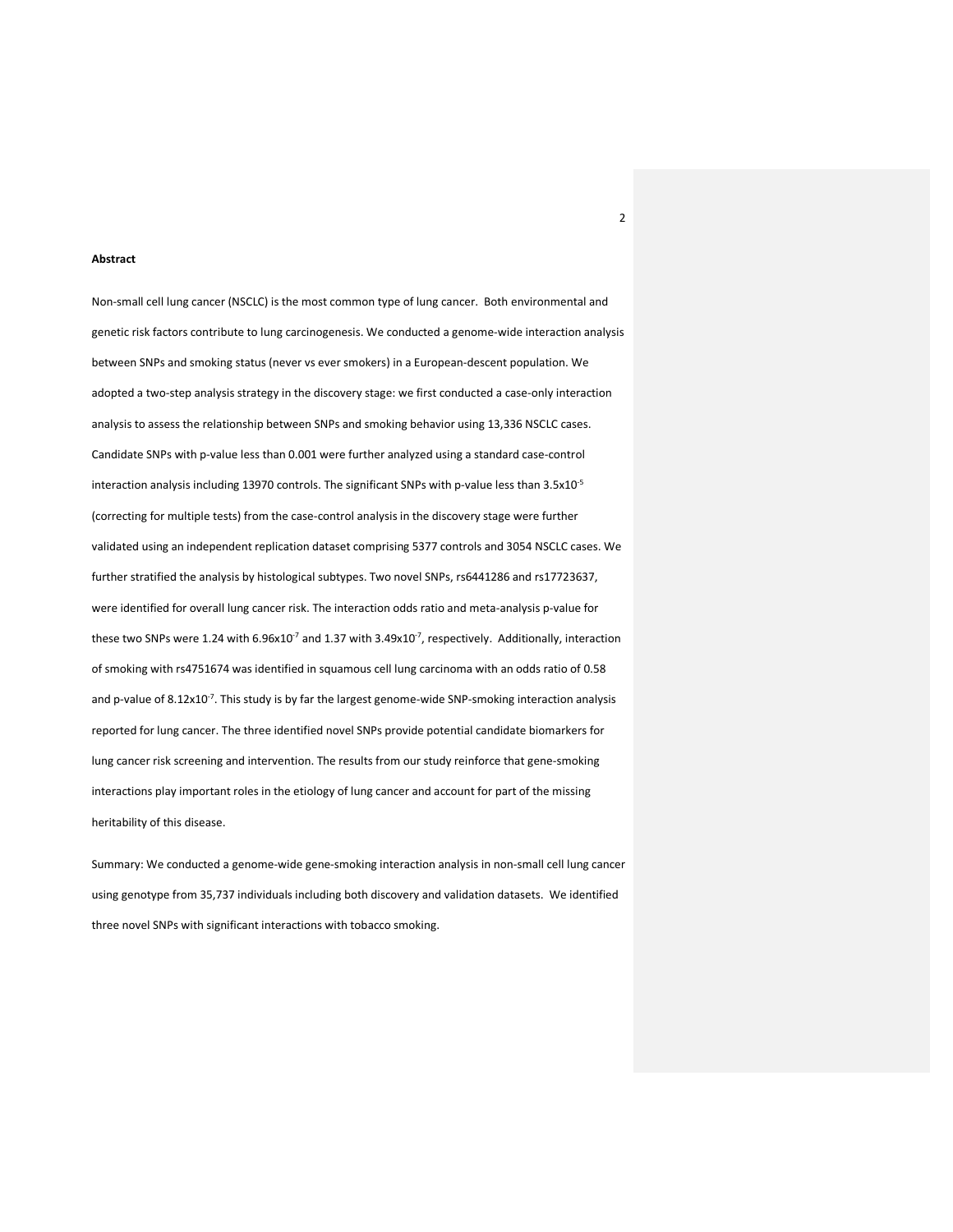# **Introduction**

Lung cancer is one of the most common cancers worldwide and the leading cause of cancer-related death in both men and women in the United States (1). Non-small cell lung cancer (NSCLC) contributes to about 80-85% of lung cancer cases (2). NSCLC has three major subtypes: adenocarcinoma, squamous cell carcinoma and large cell carcinoma. About 40% of NSCLC are adenocarcinoma, while squamous cell carcinoma represents about 25-30% of NSCLC and is strongly related to a history of having ever smoked (3-5).

Genome-wide association studies (GWAS) have been successful in identifying common variants associated with lung cancer in the past decade. The identified susceptibility genes include the *CHRNA5*, *CHRNA3* and *CHRNB4* genes at 15q25, *TERT* at 5p15, the HLA region at 6p21, *TP63* at 3q28, and several additional variants (6-13). Most of the identified common variants have a relatively small genetic effect (Odds Ratio (OR) < 1.5) and together account for a fraction of the heritability of lung cancer. Geneenvironment interactions are believed to explain part of the missing heritability (14). Tobacco smoking is the major risk factor associated with lung cancer risk and about 80% to 90% of European-descent lung cancer cases have a history of exposure to cigarette smoke (15). Interactions between genes and smoking behavior play an important role in the development of lung cancer (16-18). An interaction effect manifests itself when the disease risk associated with a genotype varies by smoking behavior. In 2014, Zhang and his colleague detected two SNPs rs1316298 and rs4589502 (OR: 0.71, p value 6.73x10<sup>-6</sup>; and OR 1.55, p value 3.84x10<sup>-6</sup>, respectively) in a genome-wide gene-smoking interaction scanning using genotype data from 3865 cases and 4566 controls from a Han Chinese population (16). Studies of genesmoking interactions are important in deciphering the lung cancer etiology because they will reveal those genes involved in lung tumorigenesis that interacting with tobacco smoking that would not be discovered by main effect association analysis without jointly modeling with smoking status. The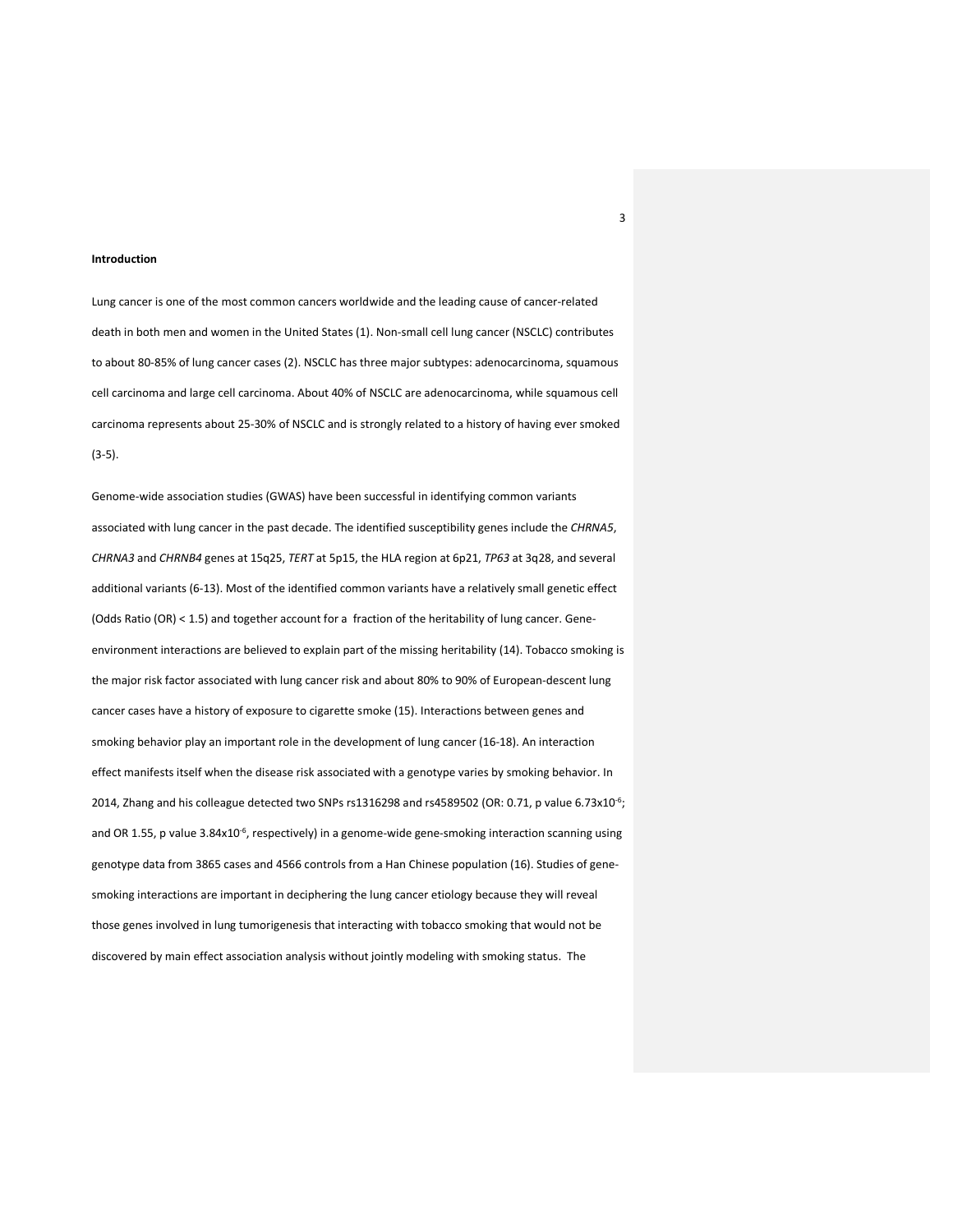identified genetic variants with heterogeneous effects between subgroups defined by smoking behavior will contribute to lung cancer risk prediction and disease prevention.

However, genome-wide interaction scanning remains a challenge. Most GWAS studies were designed for main effect association analysis and have limited power for interaction analysis. Analyses of power show that a sample size at least a four-fold larger is required for interaction analysis if a standard casecontrol design is used and the power limitations are more extreme when the effect size is modest or the risk allele has a lower frequency (19). In the absence of gene-environment correlation, a case-only approach has been shown to be much more powerful than a standard case-control design (20-21). If the gene environment independence assumption is not met, then false positives can be introduced when a case-only design is followed. A two-step test strategy was proposed by researchers for geneenvironment interaction analysis: step 1, comprises a case-only test to test the association between SNPs and environmental risk factor; step 2, candidate SNPs from step 1 were further submitted to standard case-control logistic interaction analysis (21). There are two advantages using this 2-step study design: first, the step 1 test allows us to filter the SNPs tested in step2 thus reducing the power loss from multiple comparisons in the step 2 test; and second, standard case-control interaction analysis in step 2 is more stringent and is robust to the gene-environment requirement of the case-only design, thus reducing the false discovery rate that may otherwise plague the case-only design.

The current reports on genome-wide gene-smoking interaction analysis in lung cancer are still quite limited (16). To explore gene-smoking interactions in NSCLC lung cancer development in a Europeandecent population, we conducted a genome-wide interaction analysis based on about 500,000 SNPs genotype data from about 27,000 individuals of European descent. We tested the interactions between each SNP and the smoking status (never-smokers vs ever smokers). The interaction analyses were further categorized by lung cancer histology subtypes including adenocarcinoma and squamous cell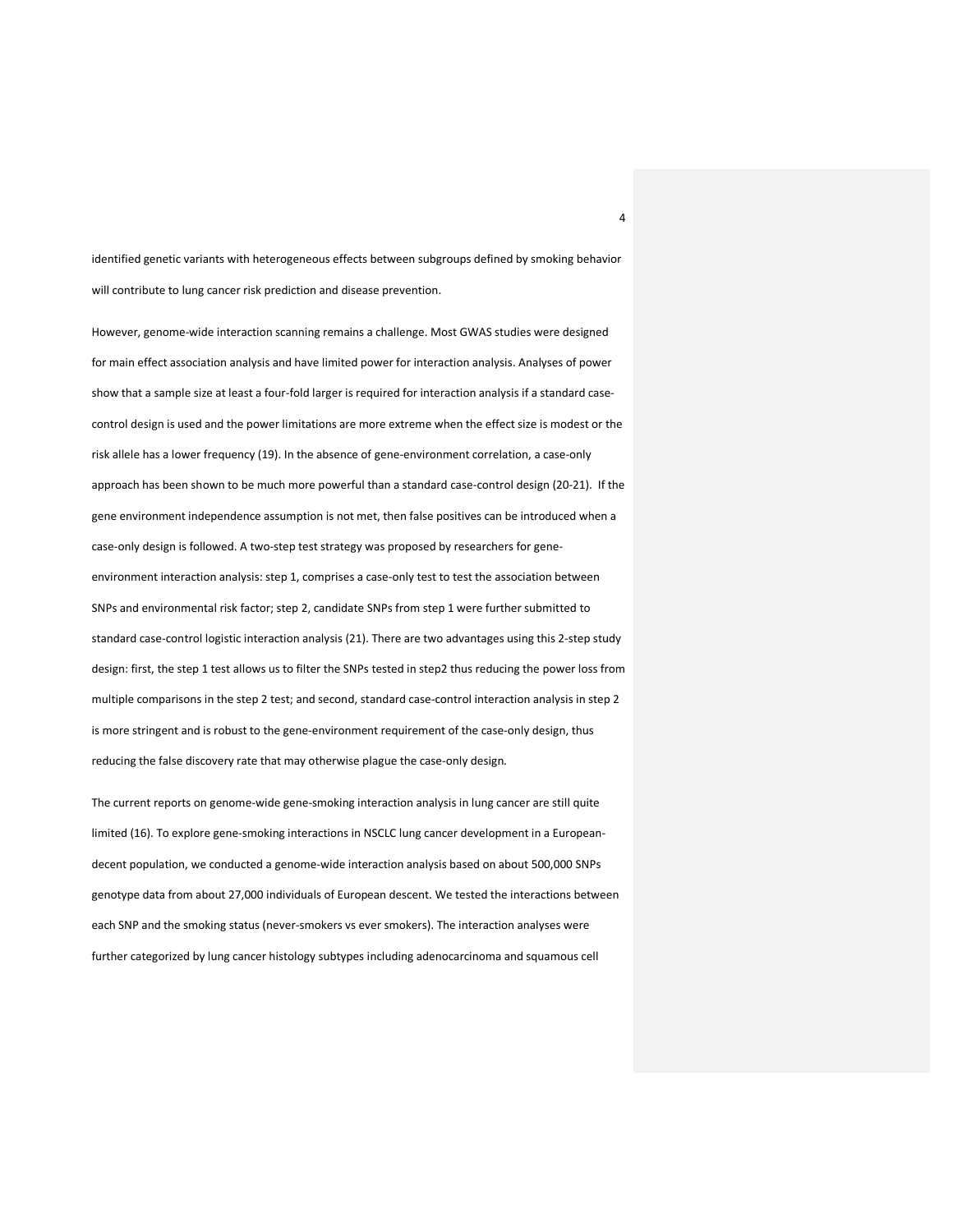carcinoma. The candidate SNPs were further validated using independent genotype data from another sample of about 8, 400 individuals. As far as we know, this is the largest genome-wide SNP-smoking interaction analysis in lung cancer study up to date.

# **Materials and methods**

## **Study populations**

The discovery genotype data in this study came from OncoArray consortium which was designed to identify genetic variants associated with common cancers including breast, colon, lung, prostate and ovarian cancers (22). We restricted the analysis to individuals with European ancestry and valid information on smoking status and lung cancer histology (23). The smoking status was denoted as never- versus ever-smokers, and ever-smokers included current and former smokers based on selfreported information about smoking status when the samples were recruited. The large sample size (n>25,000) in the discovery phase derives from samples that were collected from 28 individual institutes. To minimize the potential for false positive findings, we randomly grouped the data into three balanced data sets S1-S3 (Table S1). The three subsets serve as internal replication datasets for the associations, and help to reduce the potential for spurious association findings. The sample size from the 28 sites varies from 146 to 3195. We "randomly" distributed the sites to three groups following two criteria: 1, there are sites with sample size > 1000 and sites with sample size < 1000 in each group; 2, the sample size of each group are balanced (within range of average±500). There are 9480, 9059 and 8767 individuals in S1-S3 which sum to 13970 controls and 13336 patients with NSCLC lung cancer (Table 1). The NSCLC lung cancer cases includes 7015 adenocarcinoma patients and 4529 squamous cell carcinoma patients. All the samples were genotyped using the Illumina OncoArray-500K BeadChip (22). The independent replication data includes 5377 controls and 3054 NSCLC cases genotyped on a separate Affymetrix array (24). The smoking statuses in the replication data were recorded following the same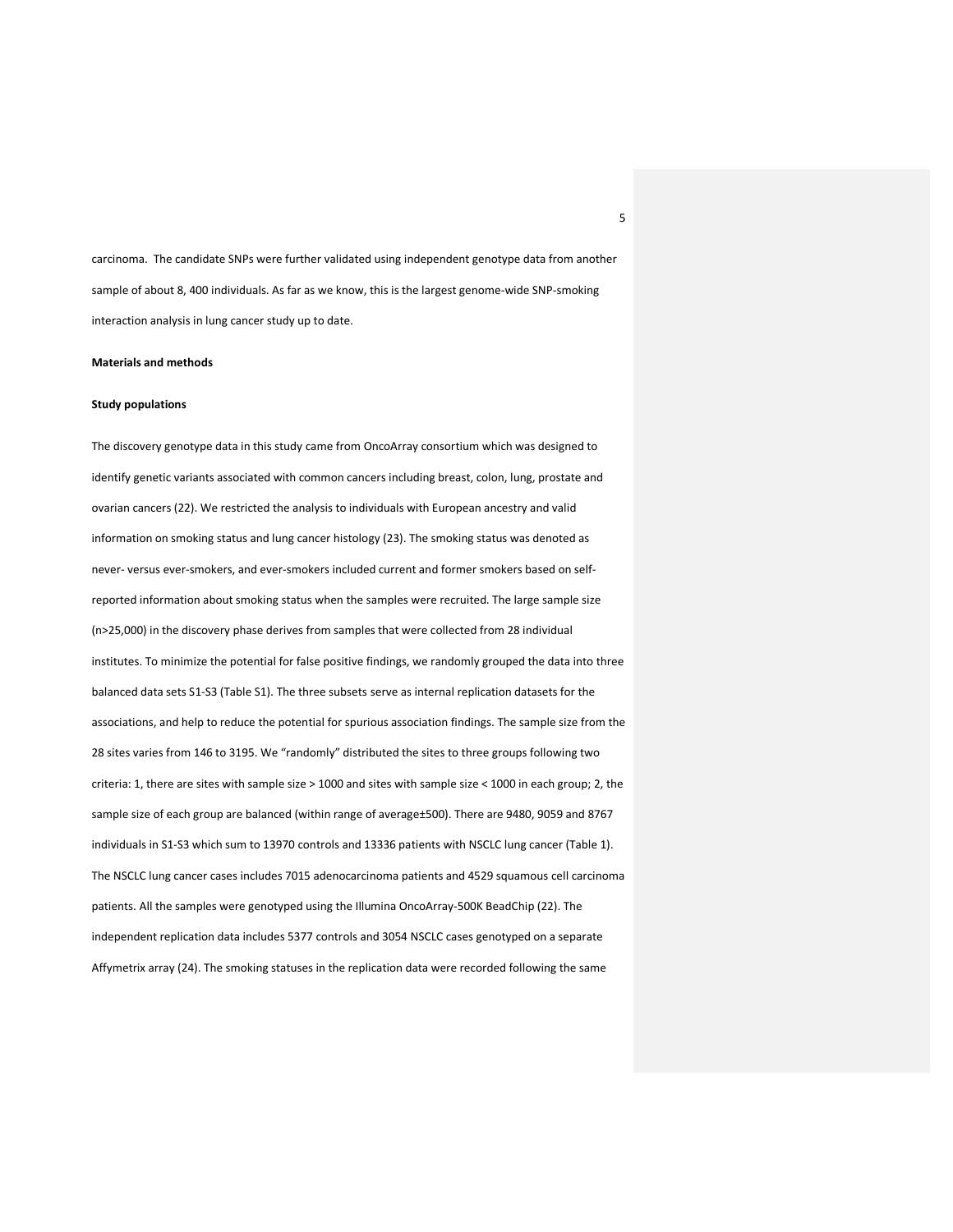classification as in the discovery data. The percentage of never smokers in the control samples are 32.14% and 29.85% in discovery and replication data; and 10.49% and 11.43% in the disease samples in the discovery and replication data, respectively (Table 1).

# **Ethics statement**

All subjects provided informed consent, and the institutional review boards of each participating institutes approved this collaborative study.

## **Genotype data quality control**

In the discovery stage, we started with genotypes from 43,959 samples on 517820 SNPs. We inferred ancestry information using the FastPop program and individuals with probability of European ancestry greater than 0.8 were inferred as having European-descent population (25). IBD analysis and sex checking were conducted as quality control checks to identify close relatives or possible sample processing issues. Individuals and SNPs with genotype call rate less than 0.95 were excluded from the analysis. IBD analysis was further performed among samples between discovery and replication data sets, and duplicate samples included in discovery study were removed. A total of 27,306 individuals including 13,970 controls and 13,336 patients with NSCLC lung cancer were included in the discovery study. FlashPCA was used for PCA analysis and we adjusted for the first three principal components in the interaction analysis (26). A total of 502,933 SNPs were analyzed in the interaction analysis (23).

In the replication study, a total of 12,651 individuals were genotyped using Affymetrix Array platform on 404740 SNPs (24). IBD analysis was conducted to remove duplicate samples or close relatives within the data set. Individuals with genotype call rate less than 0.95 were excluded from the analysis. The Structure program was run to infer ancestry origin and 0.8 was used as the cutoff for European-descent population inference (27). A total of 8431 samples were included in replication study including 5377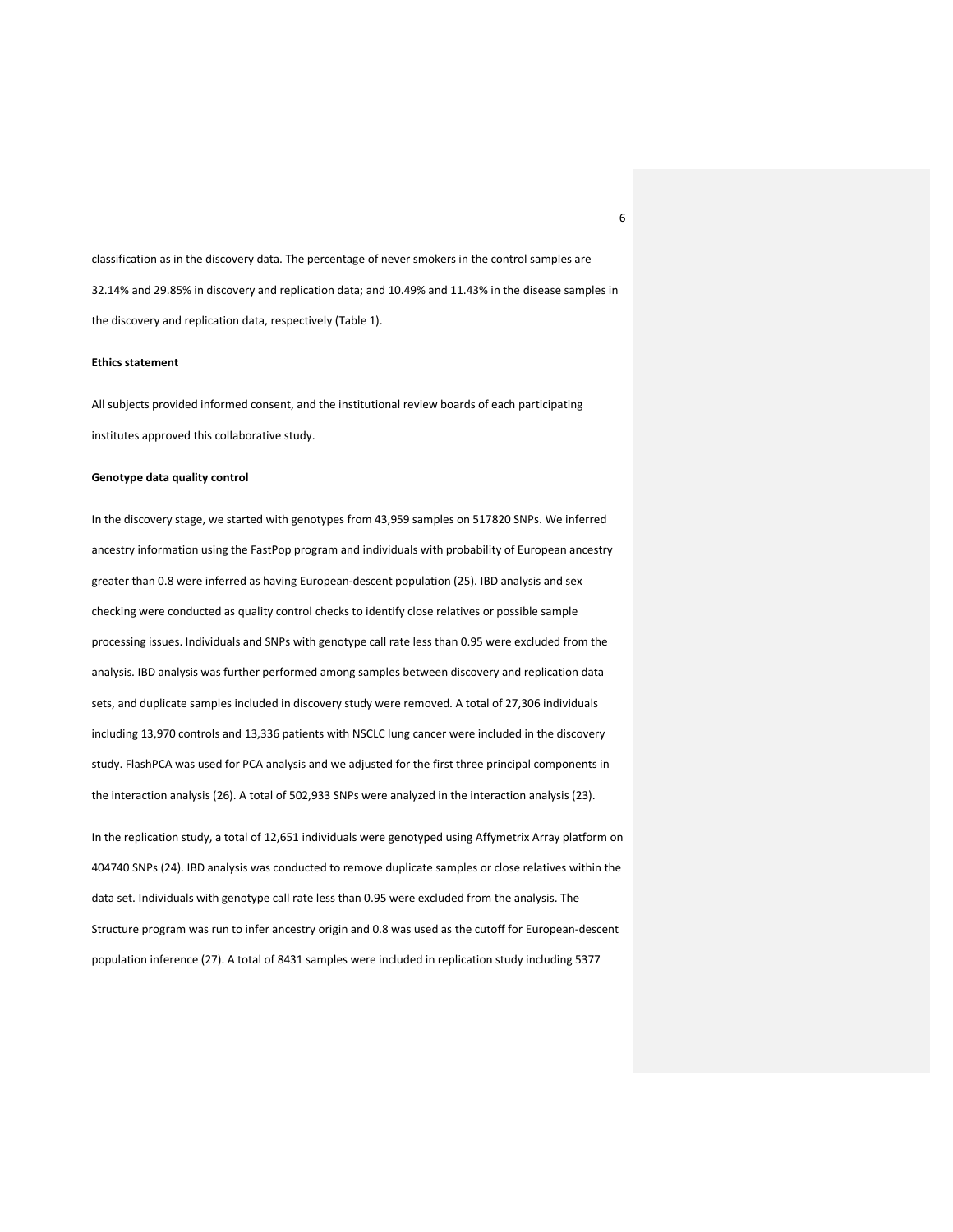controls and 3054 patients with NSCLC lung cancer. EIGENSTRAT was run for PCA analysis and we adjusted for the first three principal components in the analysis (28).

# **Statistical analysis**

We conducted a genome-wide interaction analysis comprising a discovery stage in which candidate SNPs were identified, and then these SNPs were validated in a subsequent replication study using an independent set of cases and controls (Supplemental Figure S1)> A two-step analysis strategy was adopted in discovery stage: step 1, a genome-wide case-only logistic regression analysis was performed to assess the association between each SNP and smoking status using formula (1) (E denotes smoking status) using all the discovery data; SNPs with case-only p value less than 0.001 were further submitted to step 2 analysis with a standard case-control logistic model as denoted in formula (2) (D denotes disease status).

$$
logit (E) = \beta_0 + \beta_1 \times snp + \sum \beta_i \times cov_i (\mathbf{1})
$$

$$
logit (D) = \beta_0 + \beta_1 \times snp + \beta_2 \times smoking + \beta_3 \times snp \times smoking + \sum \beta_i \times cov_i(2)
$$

The Bonferroni corrected cutoff p-value in the step 2 case-control analysis was set to 0.05 divided by the number of SNPs entering the step 2 analysis. For example, if 500 SNPs had case-only p-value less than 0.001 then the cutoff p-value in case-control analysis was  $0.05/500=1x10<sup>-4</sup>$ . The significant candidate SNPs following the step 2 test were chosen for further study based on two additional criteria: 1, the SNPs have case-control interaction p value less than 0.1 from each of three subsets in discovery data; 2, case-control interaction p values less than the Bonferroni corrected p-value from the combined discovery data. The candidate SNPs were further submitted for verification in replication study. In the interaction analysis, SNPs were coded in an additive model (0, 1 or 2). There were three categories of reported smoking status, never smoker, current smoker and ex-smoker, in the phenotype data. And ex**Commented [CIA1]:** Could you move the equation numbers further over to the right because they look like they are part of the equation where they are placed right now.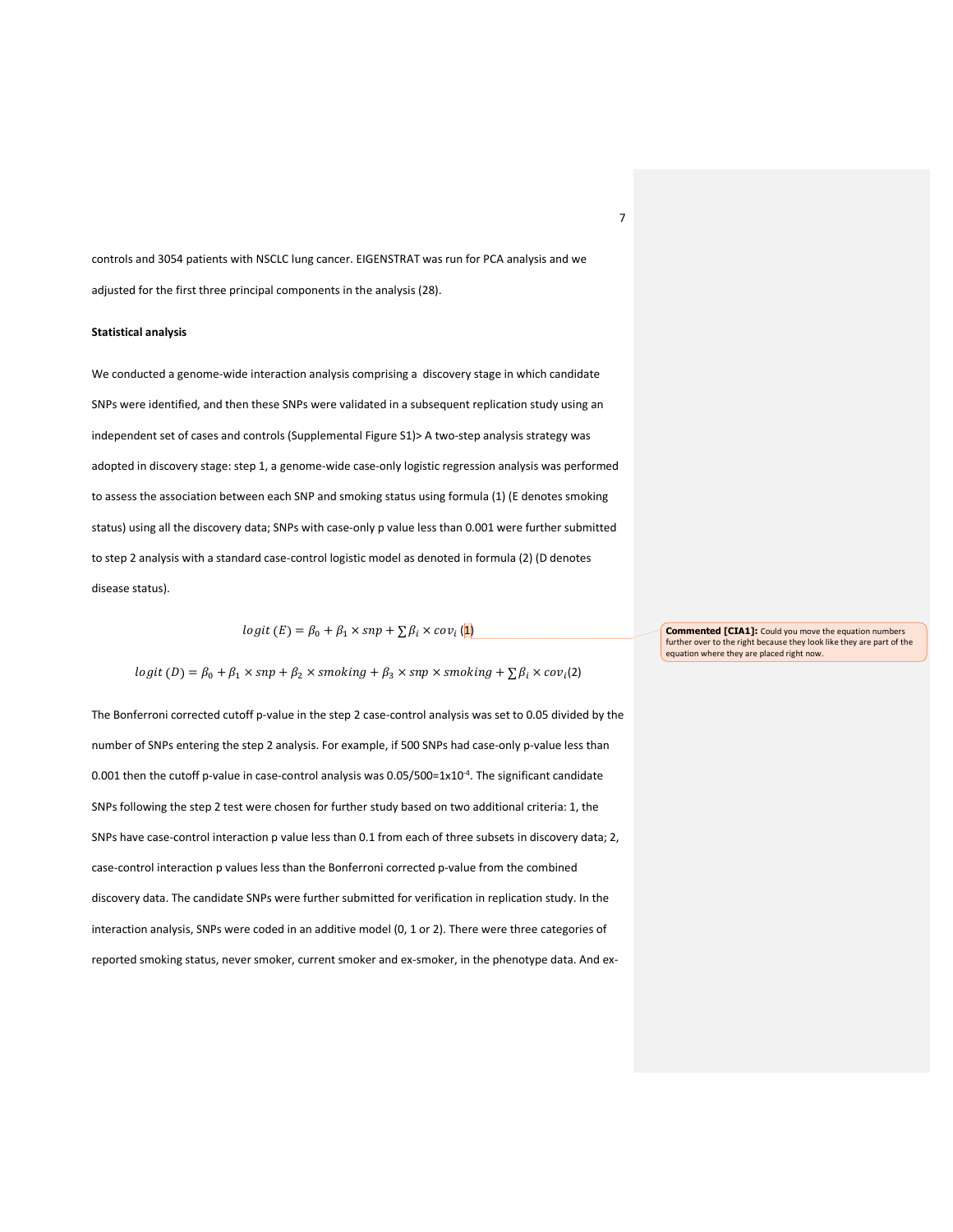smoker was defined as time since last smoking greater than 2 years. We grouped the samples into never smokers (0) and ever-smokers (1, including both current smokers and ex-smokers). The first three principal components were adjusted in the interaction analysis.

The interaction analysis was further stratified by histology subtypes including adenocarcinoma and squamous cell carcinoma. For those SNPs validated in replication study (case-control interaction p value < 0.05), we also performed a meta-analysis to combine the information from both discovery and replication data.

## **Genotype imputation**

To increase the density of SNP markers at regions surrounding the significant SNPs verified in replication study, we used IMPUTE2 to impute the flanking SNPs in ~250 kb of the three validated SNPs rs6441286, rs17723637, and rs4751674 in the discovery data. Because of the limited overlap in SNP panels between discovery and replication data, we also conducted imputation to increase the SNP density and overlap in the results for the replication data. The 1000 Genomes Project Phase 3 release was used as the reference dataset (29). The output dosage file from IMPUTE2 was used as input in logistic regression analysis and the first three PCs were adjusted in the imputed genotype analysis.

# **Results**

#### **Discovery study**

In discovery study, we first performed the genome-wide interaction analysis to test the association between SNPs and smoking behavior using only the lung cancer patients; the samples with p value < 0.001 were submitted to interaction analysis to test the association between SNP-smoking interaction and lung cancer risk using S1-S3 subset as well as the combined data in the discovery stage. Figure 1A-C display the Manhattan plot of –log10(p) from the case-only studies including 13336 NSCLC cases, 7015

**Deleted:** whole genome in

**Deleted:** D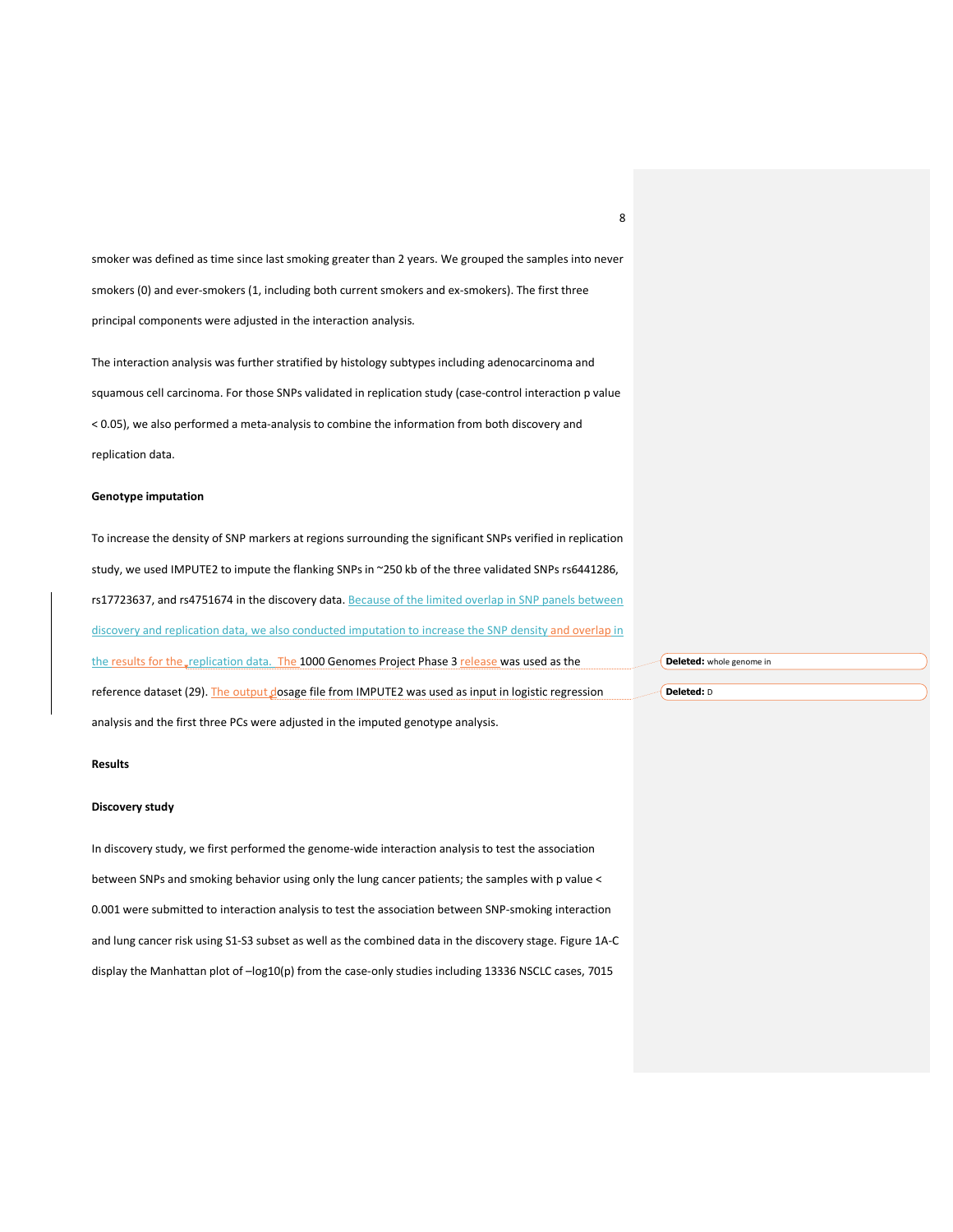adenocarcinoma cases and 4529 squamous cell carcinoma cases, respectively. The QQ-plots displayed the observed p-values vs expected p-values, and the observed genomic inflation factor (λ, lambda) were 1.13, 1.06 and 1.00 for NSCLC, adenocarcinoma and squamous cell carcinoma, respectively. Since the lambda value scales with sample size, we also computed the inflation factor for an equivalent study of 1000 cases (30). The scaled lambda values were 1.01, 1.01 and 1.00 for interaction analysis in NSCLC, adenocarcinoma and squamous cell carcinoma, respectively (Figure 1A-C). No obvious inflation of type I error rate was detected in the study. In the association analysis between smoking behavior and SNPs using only cases, 1379, 867 and 468 SNPs, including the SNPs at the well-known chr15q24.3 chr15q25.1 region (the *CHRNA5*, *CHRNA3*, *CHRNB4*, *IREB2*, PSMA4 gene cluster) with p-value less than 0.001 were detected in NSCLC, adenocarcinoma and squamous cell carcinoma case-only interaction analysis, respectively (Table S2). And these SNPs entered the step 2 test in discovery stage to test the associations between gene-smoking interactions and lung cancer disease using all the cases and controls data.

In step 2 test, the Bonferroni corrected p-values were computed by dividing 0.05 by the number of SNPs entered the analysis. And we got  $3.63x10^{-5}$ ,  $5.77x10^{-5}$ ,  $1.07x10^{-4}$  for NSCLC, adenocarcinoma and squamous cell carcinoma subgroup studies, respectively (Table S2). For consistency, we used  $3.5x10^{-5}$  as the cutoff in step 2 case-control interaction analysis across all the three studies by histology. The significant SNPs from step 2 test in discovery stage were chosen based on two criteria: 1, the association between disease status and gene-smoking interaction has a p vale < 0.1 from each of the S1-S3 subset; 2, has a p value <  $3.5x10<sup>-5</sup>$  from the combined data analysis. For example, 438, 766 and 925 SNPs had a case-control interaction p value less than 0.1 from subset 1-3 in NSCLC cohort and 105 of them were common to all the three subsets. Among the 105 SNPs, 52 had a case-control interaction p value less than 3.5x10<sup>-5</sup> using the combined data (Table S2). In adenocarcinoma and squamous cell carcinoma lung cancer cohort, 41 and 10 SNPs were selected as significant markers for further replication analysis (Table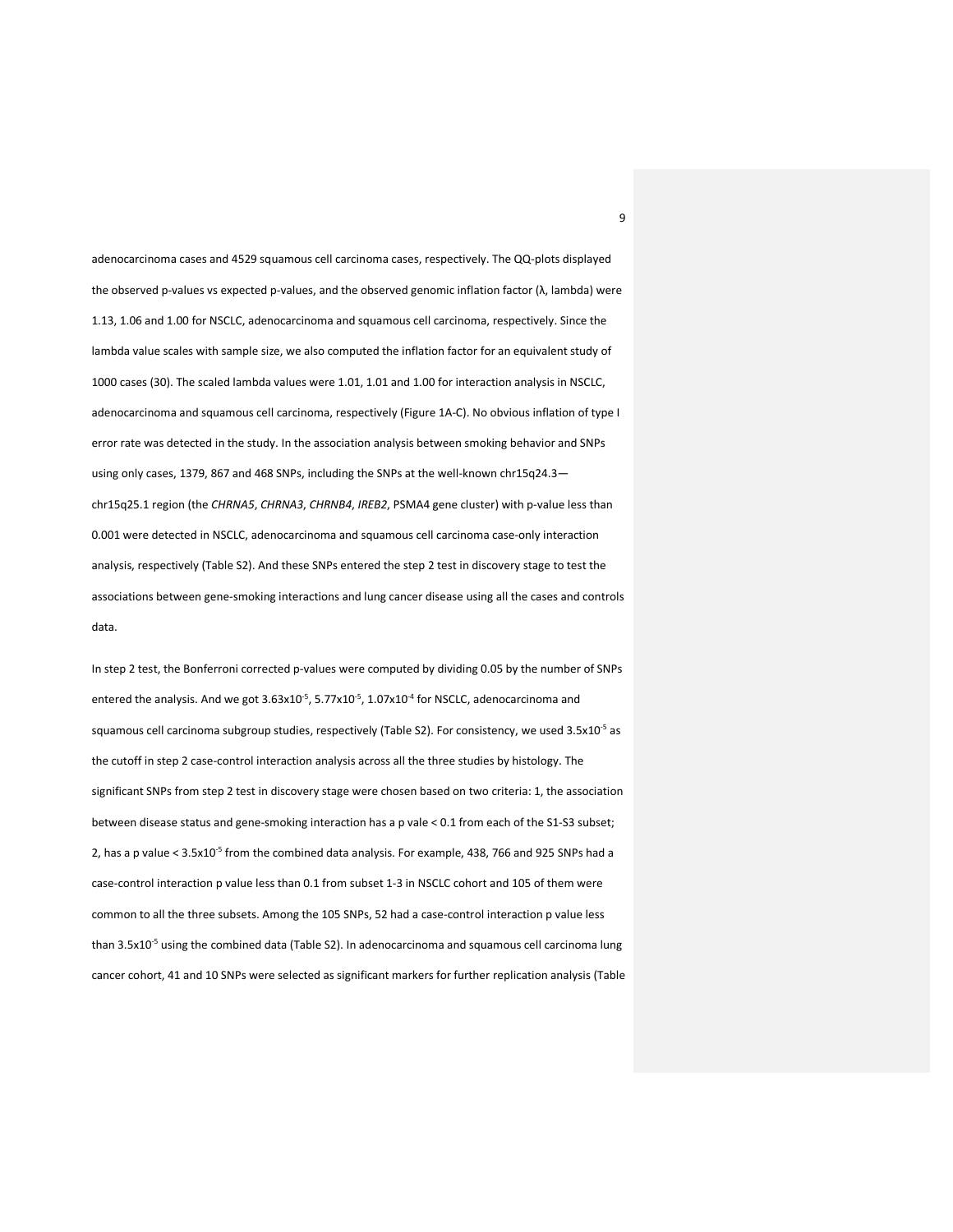S2, S3). 33 and 26 SNPs at chr15q24.3—chr15q25.1 region had significant interaction p-values in discovery stage from NSCLC and adenocarcinoma interaction analysis, respectively. The CHRNA5 region had been extensively studied in several independent studies (7, 12, 18). However, these p-values were much less significant compared with that from main-effect-only association analysis, which means the association effect between disease status and SNPs were much more significant when only genetic main effect was considered in the model compared with the association effect between disease status and gene-smoking interactions (Table S3). These SNPs on chromosome 15q were not novel SNPs and the interaction effect between smoking and SNPs was not as striking as that found in main effect analysis.

#### **Replication study and meta-analysis**

The replication data came from a separate study so the genotype panel was different from that of discovery data. Some of the selected candidate SNPs from discovery study were not available in validation data but we still validated the signals at three novel SNPs using genotypes from replication data. In the cohort including all NSCLC cases, SNP rs6441286 on chromosome 3q25.33 had a p-value of 6.30x10<sup>-6</sup> in gene and smoking behavior association analysis (step 1) and p-value of  $1.16x10^{-5}$  in genesmoking and disease status association analysis (step 2) using combined discovery data. The step 2 interaction p-values were 3.39x10<sup>-3</sup>, 1.67x10<sup>-2</sup>, and 4.79x10<sup>-3</sup> for S1-S3 subset. The replication data produced an interaction p-value of  $2.02 \times 10^{-2}$ . The interaction odds ratios (OR) varied from 1.21 to 1.31 across the different subsets and the overall OR was 1.24. This SNP has a p-value of 6.96x10<sup>-7</sup> in the meta-analysis to combine both the discovery and replication data. rs6441286 was located at the intron of *IL12A-AS1* gene, which is an antisense RNA regulating *IL12* gene, a key regulator in immune response. Another validated SNP in NSCLC cohort was SNP rs17723637 located in *ZNF462* gene. It had a case-only interaction p value of  $4.92x10^{-4}$  in the gene and smoking behavior association analysis, a gene-smoking

and disease status association p value of  $1.06 \times 10^{-5}$  in combined discovery data and p value of 9.76x10<sup>-3</sup>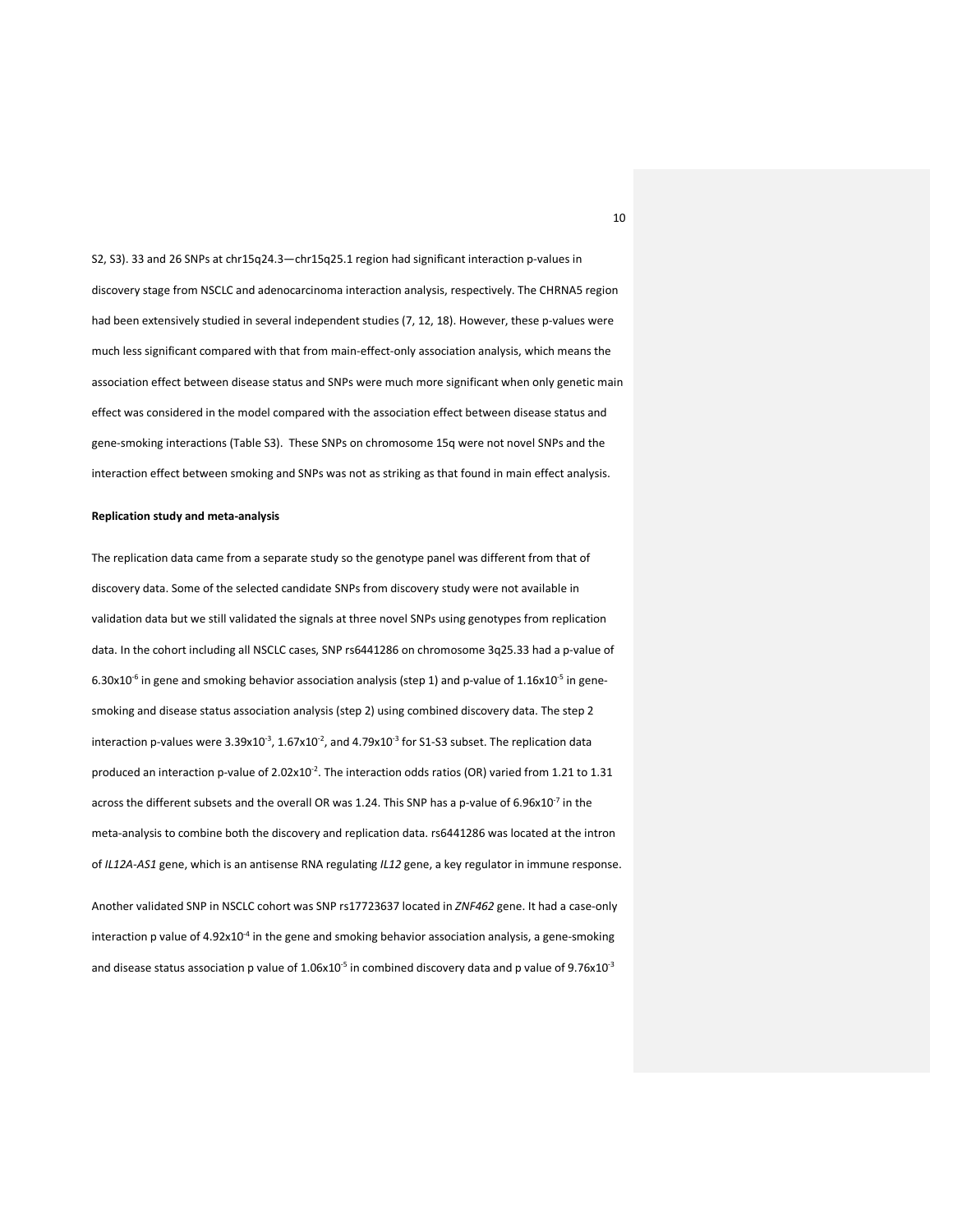in validation analysis. The interaction ORs were 1.40 (95% CI: (1.09, 1.79)), 1.32 (95% CI: (1.06, 1.64), 1.45 (95% CI: (1.12, 1.86)), and 1.43 (95%CI: (1.09, 1.88)) for S1-S3 and replication data, respectively. The overall interaction OR was 1.37 with p-value of  $3.49x10^{-7}$  in the meta-analysis.

In the genome-wide gene-smoking interaction analysis stratified by different tumor subtype, SNP rs4751674 had a case-only interaction p-value of  $3.69x10^{-5}$  and the case-control interaction p-value of  $1.07x10^{-5}$  in discovery stage and  $2.62x10^{-2}$  in replication stage in squamous cell carcinoma lung cancer group (Table 2). The interaction ORs were 0.59, 0.54, 0.68 and 0.58 for S1-S3 and replication data, respectively. The overall OR was 0.58 from the meta-analysis with a p value of  $8.12 \times 10^{-7}$ . We also identified another neighbor rs2244178 with a gene and smoking behavior association p-value of 2.23x10<sup>-4</sup> and gene-smoking interaction and squamous cell lung cancer disease status association pvalue of 3.14x10<sup>-5</sup> from combined discovery data analysis. The OR of lung cancer risk associated with rs2244178 was 0.58 (95% CI: (0.45, 0.75)). Unfortunately, rs2244178 was not available at the replication data and we couldn't verify it. Both rs2244178 and rs4751674 were located at gene *AFAP1L2 (XB130)*, which is an adaptor that regulated signal transduction in lung.

We further checked the interaction effect of the three SNPs at different lung cancer subtypes. Both SNP rs6441286 and rs17723637 had a marginal interaction effect in adenocarcinoma and squamous cell lung cancer. These interaction effect only achieved genome-wide significance in NSCLC analysis when both adenocarcinoma and squamous cell carcinoma patients were included in the analysis to get a larger sample size (Figure 2A). The interaction effect between SNP rs4751674 and smoking behavior was only detected in squamous cell lung cancer subtype. This effect was not existing in adenocarcinoma subtype although there were 3293 more samples in adenocarcinoma than in squamous cell group.

**Imputation analysis**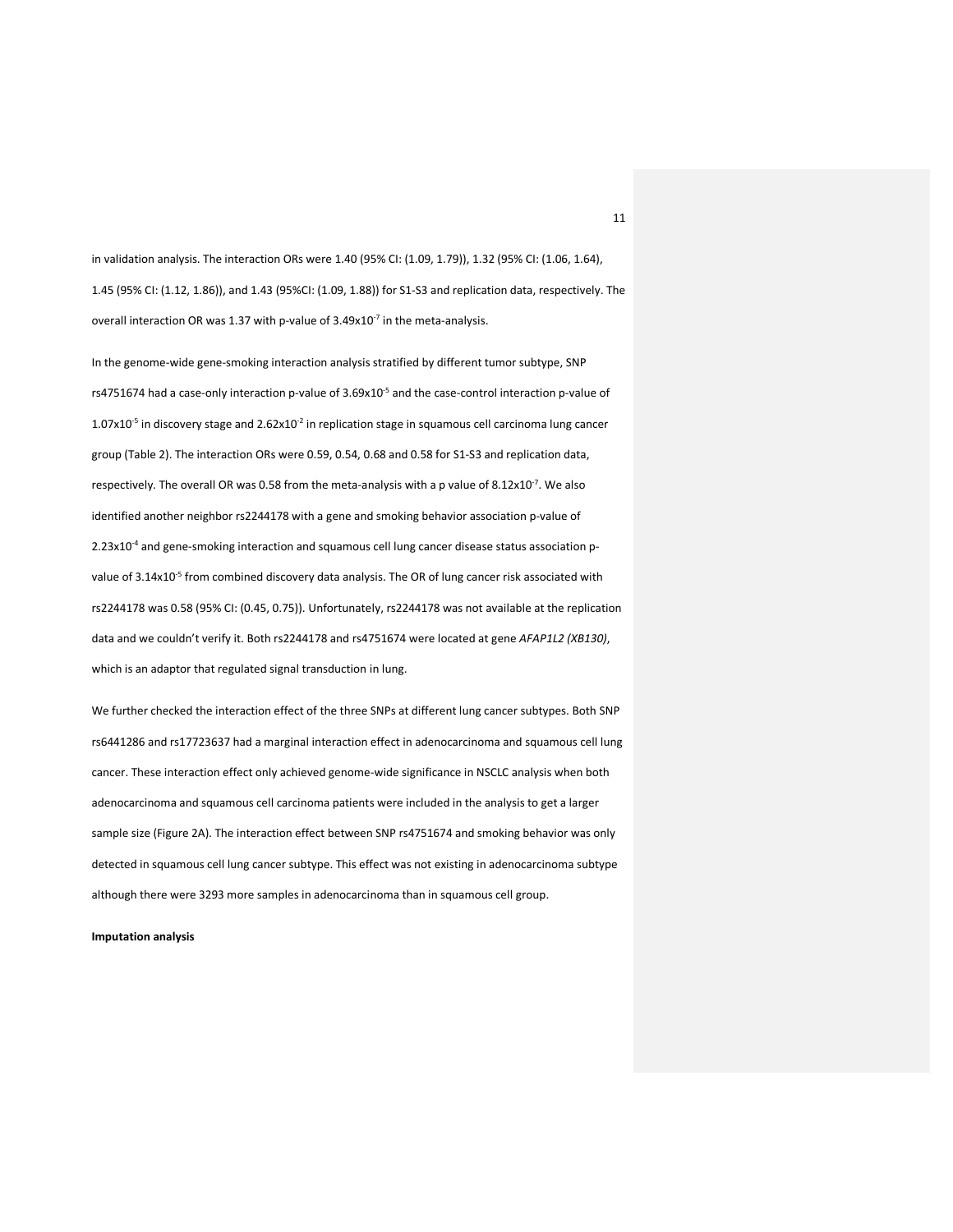| 12                                                                                                                   |                       |
|----------------------------------------------------------------------------------------------------------------------|-----------------------|
| To further verify the replicated interactions between SNPs and smoking behavior, we imputed the                      |                       |
| ~250kb flanking regions around each of the three significant SNPs using the genotypes from the                       |                       |
| discovery data to increase the density of markers in the regions harboring the three target SNPs. We                 |                       |
| plotted the signals from 1000 up- and down-stream SNP markers of the target SNPs. Because the                        | <b>Deleted:</b> Since |
| genotype data for imputation analysis went through additional QC procedures, the final sample size was               |                       |
| a little smaller than that used in genotype analysis. There were 12624 controls and 12979 NSCLC cases in             |                       |
| imputed data analysis. In the imputation analysis, we found another eight imputed SNPs with                          |                       |
| interaction p-values less than 3.5x10 <sup>-5</sup> around_rs6441286 and the most significant SNP was rs66785795     | Deleted: SNPs         |
| with interaction p value $7.63x10^{-6}$ (Table S4 and Figure 1D). All of the most significant SNPs were within       | Deleted: And a        |
| IL12A-AS1 gene. For SNP rs17723637, we found another 6 SNPs with interaction p-values less than                      |                       |
| 3.5x10 <sup>-5</sup> and all of the most significant SNPs were within gene <i>ZNF462</i> which encodes a zinc finger |                       |
| protein (Table S4 and Figure 1E). For SNP rs4751674 from interaction analysis in squamous cell lung                  |                       |
| cancer, we detected 14 more SNPs with interaction p-values less than $3.5x10^{-5}$ harboring both                    |                       |
| rs2244178 and rs4751674. All of these SNPs were located within the gene AFAP1L2 and the most                         |                       |
| significant p-value came from imputed SNP rs2483911 with a p-value of $2.87 \times 10^{-6}$ (Table S4 and Figure     |                       |
| 1F). The results from imputed genotype analysis strongly supported the identified SNPs in our gene-                  |                       |
| smoking interactions analysis.                                                                                       |                       |
| Because the SNP panels between discovery and replication data were different and only limited number                 | Moved (insertion) [1] |
| of SNPs were available in both panels, we also imputed the replication genotype data using 1000                      | Deleted: We           |
| Genome as the reference. We identified another three SNPs with case-control interaction p value < 0.05               |                       |
| in the imputed replication data. They are rs10477550 on chromosome 5, rs4557740 on chromosome 8                      |                       |
| and rs11544453 on chromosome 22 (Table S3). rs10477550 was located within COMMD10 gene, and it                       |                       |
| has interaction p value of 9.05x10-2, 7.69x10-4, 4.30x10-2 with adenocarcinoma disease in the three                  |                       |
| subsets S1-S3 in discovery data and 4.33x10-3 in the imputed replication data. rs11544453 was within                 |                       |
|                                                                                                                      |                       |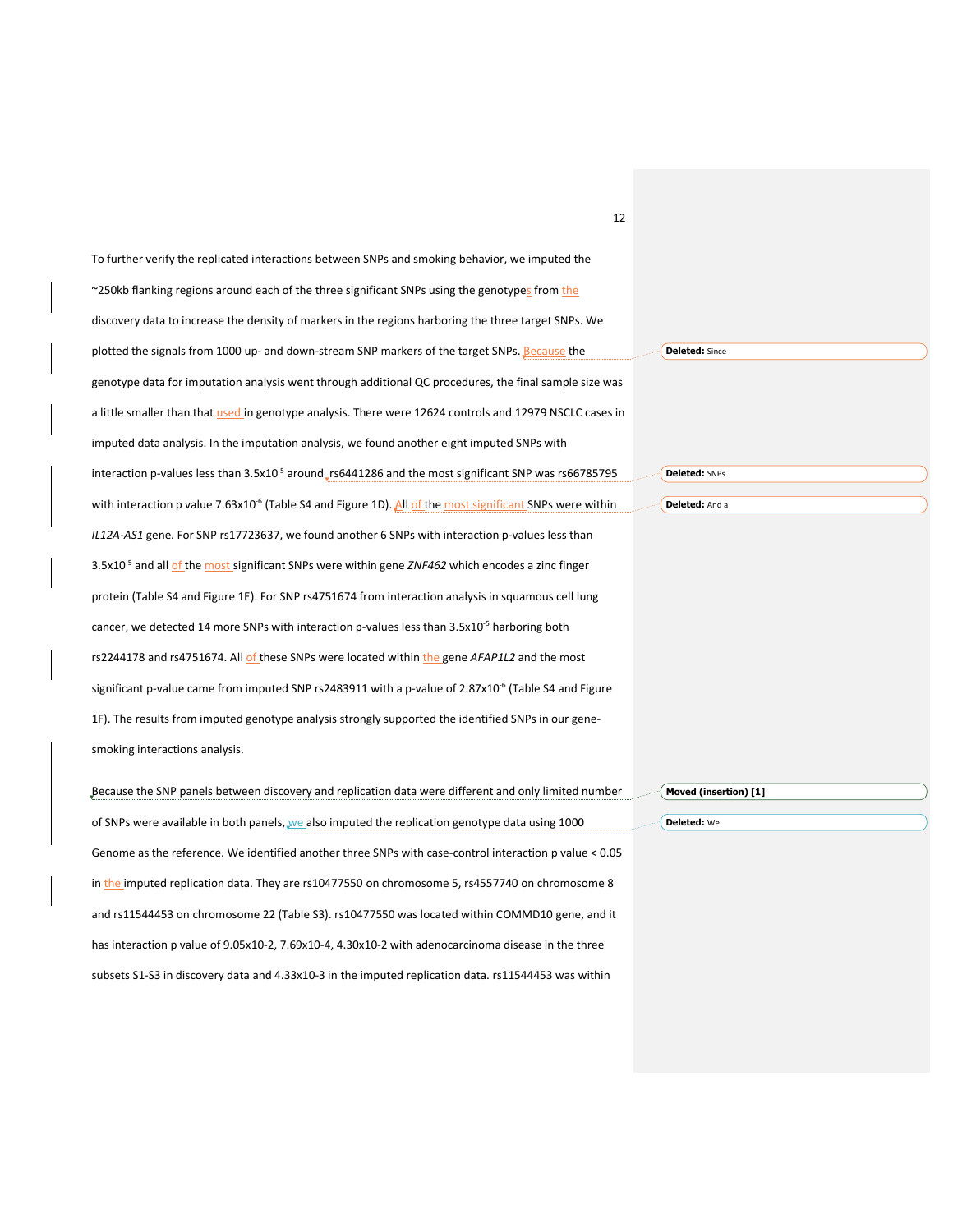WNT7B gene and it has interaction p value of 5.61x10-4, 7.07x10-2, 2.17x10-3 with squamous cell lung cancer in three subsets in discovery data and 4.05x10-2 in imputed replication data (Table S3). The results from imputed replication data suggest the potential interaction effect with smoking behavior at these two genes but direct genotype data would be more reliable for further validation.

## **Risk effect of lung cancer at significant SNPs stratified by smoking status**

For the replicated SNPs with significant interactions with smoking status, we further investigated the risk effect of the SNPs in smoking and never smoking groups separately. There were 5899 never-smokers in the NSCLC cohort and 1399 individuals were NSCLC patients in the never-smokers (Table 1). The minor allele at SNP rs6441286 had a protective effect on NSCLC in never smokers and the overall OR was 0.83 (95%CI: (0.77, 0.90)) when we combined both the discovery and replication data set (Figure 2B). However, this protective effect did not exist in samples from only smokers (OR=1.04, 95%CI: (1.00, 1.07)) in the study combining both discovery and replication data. Similarly, SNP rs17723637 had a protective effect on NSCLC in nonsmokers with the overall OR was 0.76 (95% CI: (0.68, 0.85)) in never smoking group. No significant effect was identified in the smoking group.

SNP rs4751674 had a negative interaction with smoking behavior in squamous cell carcinoma cohort. Among the 4649 never-smokers, only 159 of them were squamous cell carcinoma lung cancer patients. SNP rs4751674 had a squamous cell lung cancer risk effect with the overall OR of 1.66 (95%CI: (1.35, 2.05)) in nonsmokers when we combined both discovery and replication data (Figure 2B). This risk effect for lung cancer did not exist in the smoking group (OR: 0.99, 95% CI: (0.94, 1.04)). SNP rs4751674 had a risk allele A, and there was no significant difference between the allele frequencies in never-smokers vs ever-smokers in controls (OR=1, p value=0.98) (Table S5). In patients with squamous cell lung cancer, 63.52% of never smokers have at least one risk allele, compared with 45.73% in ever smoker patients

**Commented [CIA2]:** I think you should present a table like Table 3 for these additional 3 snps as a supplemental table for completeness. I would make this an additional supplemental table.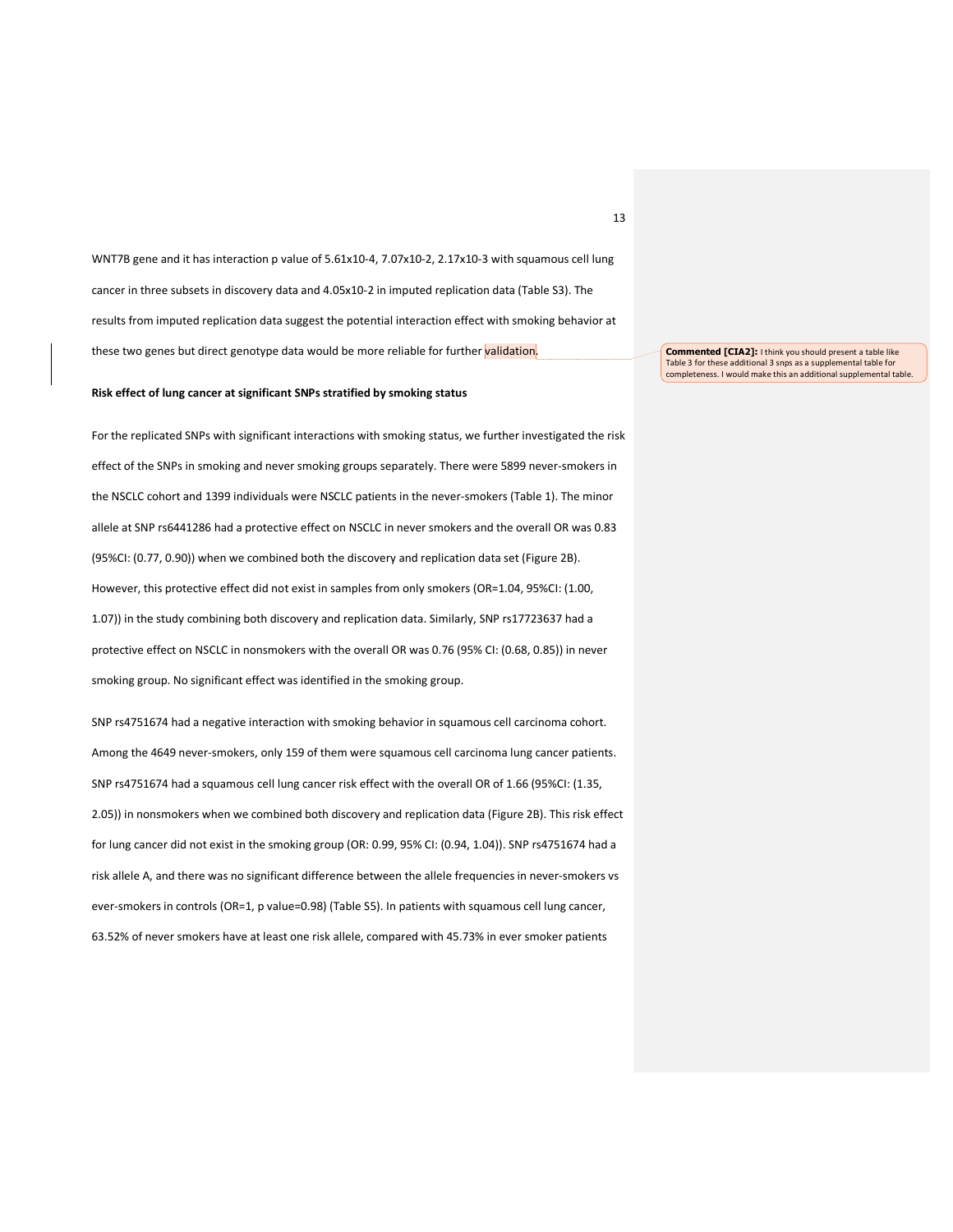$(OR=2.07, p-value=1.44x10<sup>-5</sup>)$ . The neighbor SNP rs2244178 had a risk effect with OR of 1.60 (95%CI: (1.25, 2.04)) in never-smoker group and no significant effect in ever-smoker group.

# **Joint analysis of SNP and smoking behavior in lung cancer**

To better understand the interaction effect between the SNP and smoking status we conducted a joint analysis with never smoker without risk allele as the reference group (Table 3). For ever-smokers without risk allele group, the NSCLC risk at SNP rs6441286 was 3.51 (95% CI: (3.18, 3.88)); for neversmokers with risk allele group, the risk was 0.79 (95% CI: (0.70, 0.90)); for ever-smokers with risk allele group, the disease risk was 3.66 (95%CIl (3.30, 4.06)). The interaction effect between the risk genotype and smoking behavior was 1.33 (95% CI: (1.16, 1.52)). A similar pattern was found at SNP rs17723637. For people carrying at least one risk allele, the OR of lung cancer was 0.77 (95% CI: (0.67, 0.88)) in neversmokers and 3.94 (95% CI: (3.61, 4.30)) in ever-smokers. The interaction between smoking and the SNP was 1.38 (95% CI; (1.18, 1.60)). The joint analysis at these two SNPs displayed that for a person who was a carrier of the risk allele the lung cancer risk varied dramatically depending on the smoking behavior of the person. Cigarette smoking had a synergetic effect on the risk genotype and abstinence from smoking among those risk allele carrier population would significantly decrease their risk for NSCLC lung cancer.

For SNP rs4751674 we found that smoking had a very big risk effect for squamous cell lung carcinoma which alone contributed an OR of 19.67 (95% CI: (15.08, 25.65). SNP rs4751674 was located at a potential tumor gene *AFAP1L2* and the risk allele contributed an OR of 1.92 (95% CI: (1.38, 2.67)). The OR was decreased to 19.04 (95%CI: (14.59, 24.85)) when both risk factors occurred which meant that smoking behavior had an antagonistic effect on the risk allele and there was a negative interaction between the SNP and smoking behavior (OR=0.48 (95% CI: (0.34, 0.67)).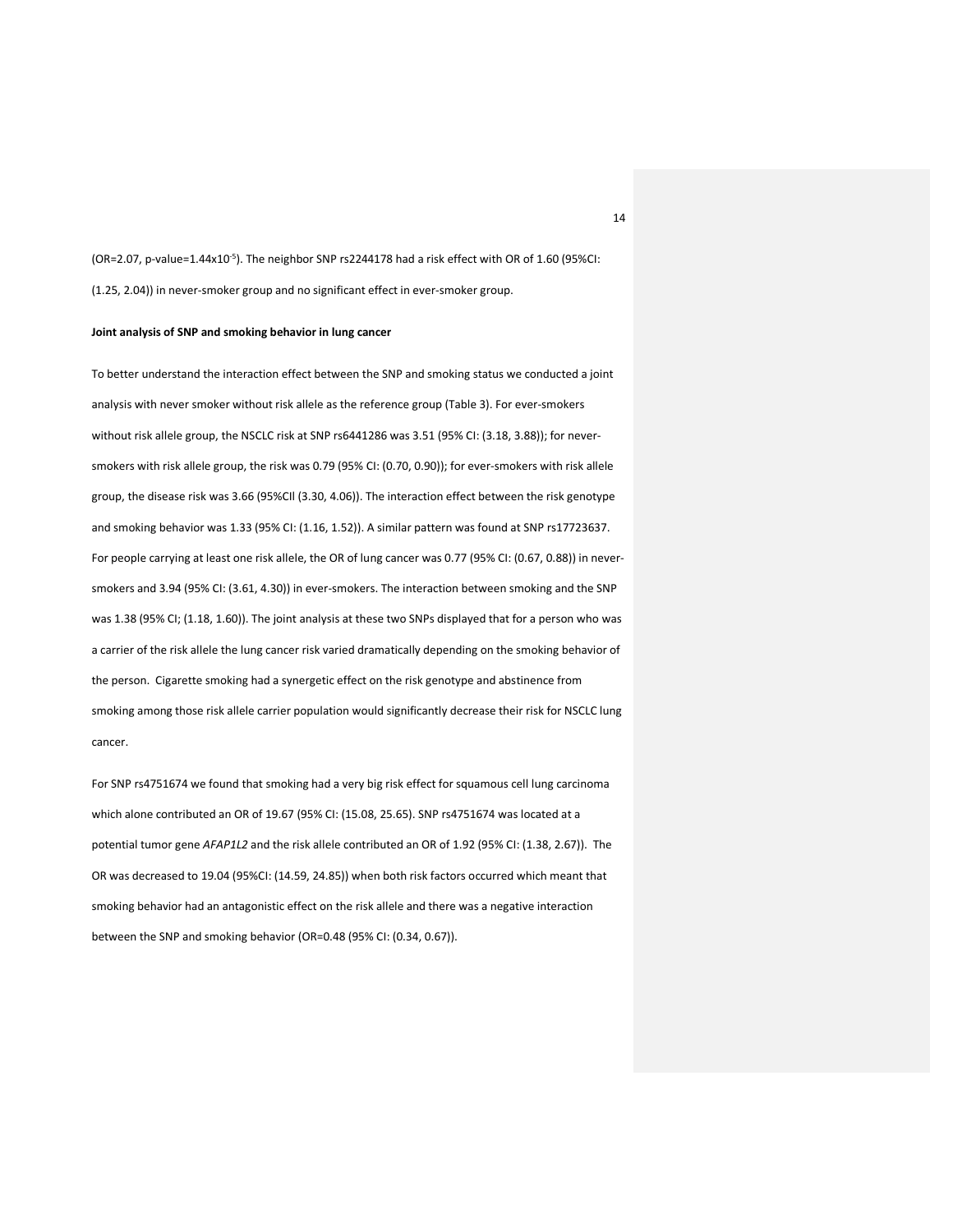SNP rs4751674 is located at gene *AFAP1L2* (alias: *XB130*) on chromosome 10 which encodes an adaptor protein that participates in many cellular functions including cell proliferation and survival process in various cancers (31). *AFAP1L2* is a potential oncogene and the knockdown of *AFAP1L2* by RNAi was associated with induced cell death in human lung cancer cells (32). The results from our statistical analysis of SNP rs4751674 suggested that this gene was involved in squamous cell carcinoma in nonsmokers.

#### **Discussion**

Lung cancer has a complicated disease mechanism and both genetic and environmental factors impact the disease development. Tobacco smoking is the most important environmental risk factor associated with lung cancer. In this study, we conducted a genome-wide gene-smoking behavior interaction analysis on NSCLC lung cancer using genotype data from about 36,000 samples including both discovery and validation datasets. As far as we know this is by far the largest genome-wide SNP-smoking interaction analysis in lung cancer. The three subsets at the discovery stage and independent validation data at the replication stage allow us to identify SNPs with consistent effect in interaction analysis across different data sets and provide solid evidence for interactions between reported SNPs and smoking behavior. The GWAS studies are designed for main effect association analysis and have limited power for interaction effect detection. We adopted a two-step test for the interaction analysis in discovery stage. The case-only interaction analysis at step 1 allowed us to filter the SNPs for further case-control interaction analysis at step 2. Based on the number of SNPs in standard interaction analysis at step 2, we computed the genome-wide interaction significant level in a conservative way, i.e., 0.05 divided by the number of SNPs tested in step2 analysis and we chose  $3.5x10^{-5}$  as the significance cutoff for all the analyses in discovery study. And the candidate SNPs were submitted to replication study using independent data set.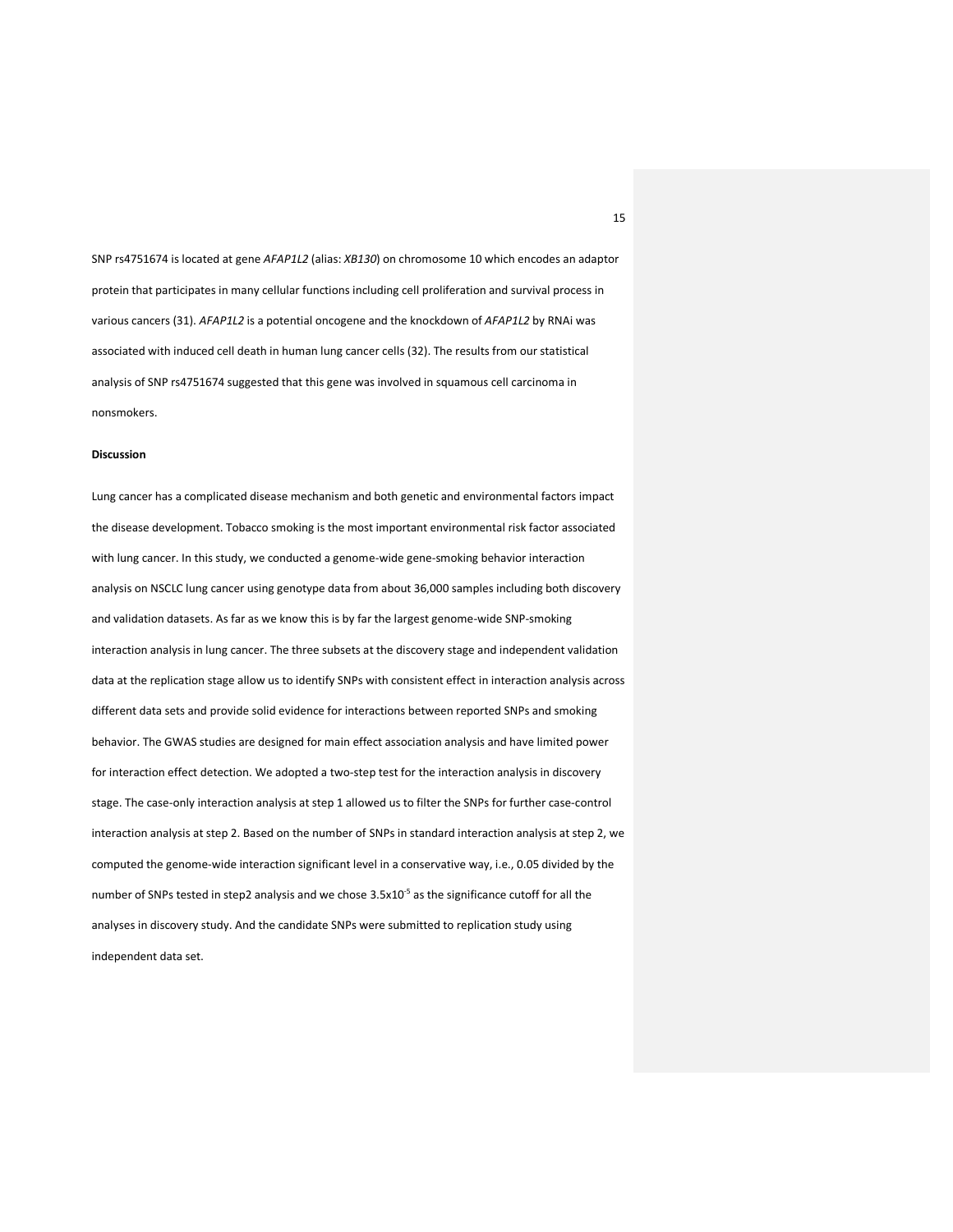Although the SNPs at the chr15q24.3—chr15q25.1 region passed the significance criteria at genesmoking association analysis in case-only study and had a significant interaction effect with smoking behavior in disease status association analysis. The interaction effect was much less significant compared with the main effect association analysis when no interaction effect was considered. For example, rs7163730 and rs11638372, both at chr15q25 region, had a p value of 5.66x10 $^{32}$  and 5.24x10 $^{25}$ in the main effect model, respectively. The interaction p values were only 8.78x10<sup>-6</sup> and 1.95x10<sup>-5</sup> when SNP-smoking interaction was considered in the model (Table S3).

52, 41 and 10 SNPs were identified from discovery study in NSCLC, ADE and SQC subgroups, respectively. Because of the limited overlap in SNP panel between discovery and replication genotype data, only 35, 26 and 1 of them were available in the replication genotype data, which limited our ability in replication study (Table S2). Three novel SNPs, rs6441286, rs17723637 and rs4751674, were validated in the replication analysis with significant interactions with smoking behavior in lung cancer development. The gene-smoking interaction and lung cancer disease association p-values from metaanalysis are 6.96x10<sup>-7</sup>, 3.49x10<sup>-7</sup> and 8.12x10<sup>-7</sup> for these three SNPs. The overall ORs combing both discovery and replication data are 1.24, 1.37 for SNP rs6441286 and rs17723637 in NSCLC, respectively; and 0.58 for SNP rs4751674 in squamous cell carcinoma lung cancer. The large sample size in this study allow us to identify two SNP-smoking interactions with moderate effect (OR of 1.24 and 1.37). The minor alleles C at SNP rs64412866 and G at rs17723637 both have protective effect for NSCLC in never smokers but these protective effects are not existing in smokers. SNP rs64412866 is located at gene *IL12A-AS1* which encodes an antisense RNA of *IL12A* gene. Antisense RNA is widely transcribed in human genome and is an important regulatory mechanism human gene expression (37-38). Studies have shown that cigarette smoking affects non-coding RNA, such as microRNA and antisense RNA, expression in humans (39-40). One study found that some stress-induced non-coding RNAs were up-regulated by exposure to tobacco carcinogen nicotine-derived nitrosamine betone (NNK) in lung cancer and breast

**Deleted:** identified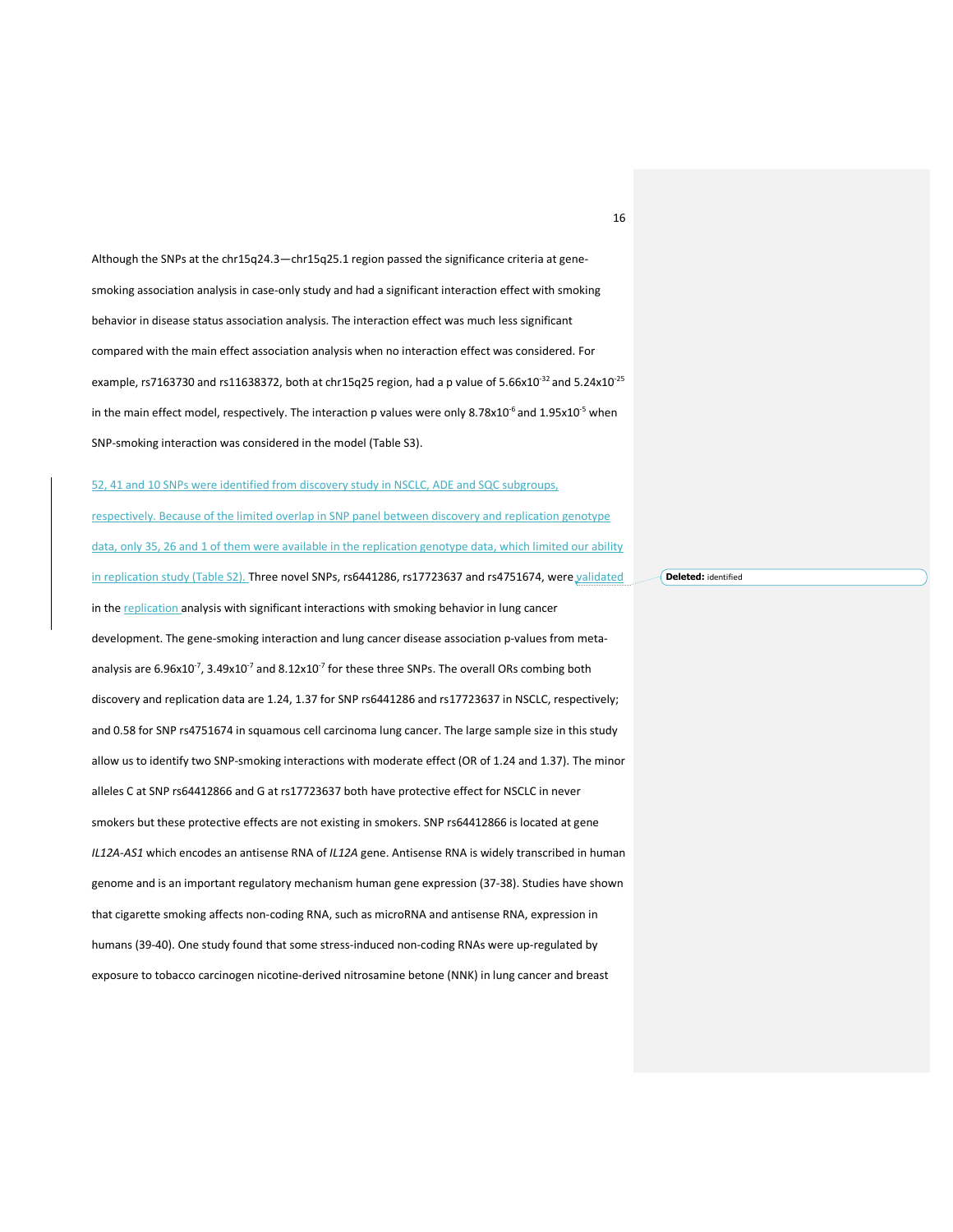cancer cell lines (40). Xi et al. found that the exposure of human respiratory epithelial cells and lung cancer cells to cigarette smoke increased the expression of micro RNA miR-31 in both these two types of cells and overexpression of miR-31 was associated with increased lung cancer risk (39). *IL12A* encodes the subunit of *IL12* which has been shown to be a potent cytokine with antitumor activity in human (41). Our results suggest smoking behavior interact with *IL12A-AS1* gene and increase the risk for NSCLC lung cancer in smokers. The other SNP rs17723637 is located at gene *ZNF462*, which is a member of zinc finger protein transcription factor family in human. The functions of zinc finger proteins in human tumorigenesis vary in different cancers and the report about *ZNF462* is still quite limited. Studies showed that *ZNF462* could be involved in chronic obstructive pulmonary disease development (42). Our results suggested it had a protective effect for lung cancer in nonsmokers.

SNP rs6441286 and rs17723637 are common variants with minor allele frequency of 0.4 and 0.15, respectively. The lung cancer risk among individuals carrying the risk allele of each of these two SNPs varies drastically by smoking status (OR 0.79 vs. 3.66 at SNP 6441286 and 0.77 vs. 3.94 at SNP 17723637 between never- and ever-smokers, Table 3). The positive interactions between smoking behavior and these two SNPs illustrated the adverse effect of smoking behavior in NSCLC development again. The results at these two SNPs provided us another evidence that smoking is harmful to our health and quitting smoking will greatly reduce the risk for lung cancer in human.

In the interaction analysis stratified by disease subtype, we identified some significant interaction in adenocarcinoma cohort in discovery study but not validated successfully in replication study. In squamous cell carcinoma cohort, we found two SNPs, rs2244178 and rs4751674, with p-values less than 3x10<sup>-5</sup> in case-control interaction analysis in discovery study but only rs4751674 were available and successfully validated in replication study. The minor allele A at SNP rs4751674 has a strong interaction effect with smoking status and the OR is 0.58 in squamous cell carcinoma lung cancer risk evaluation.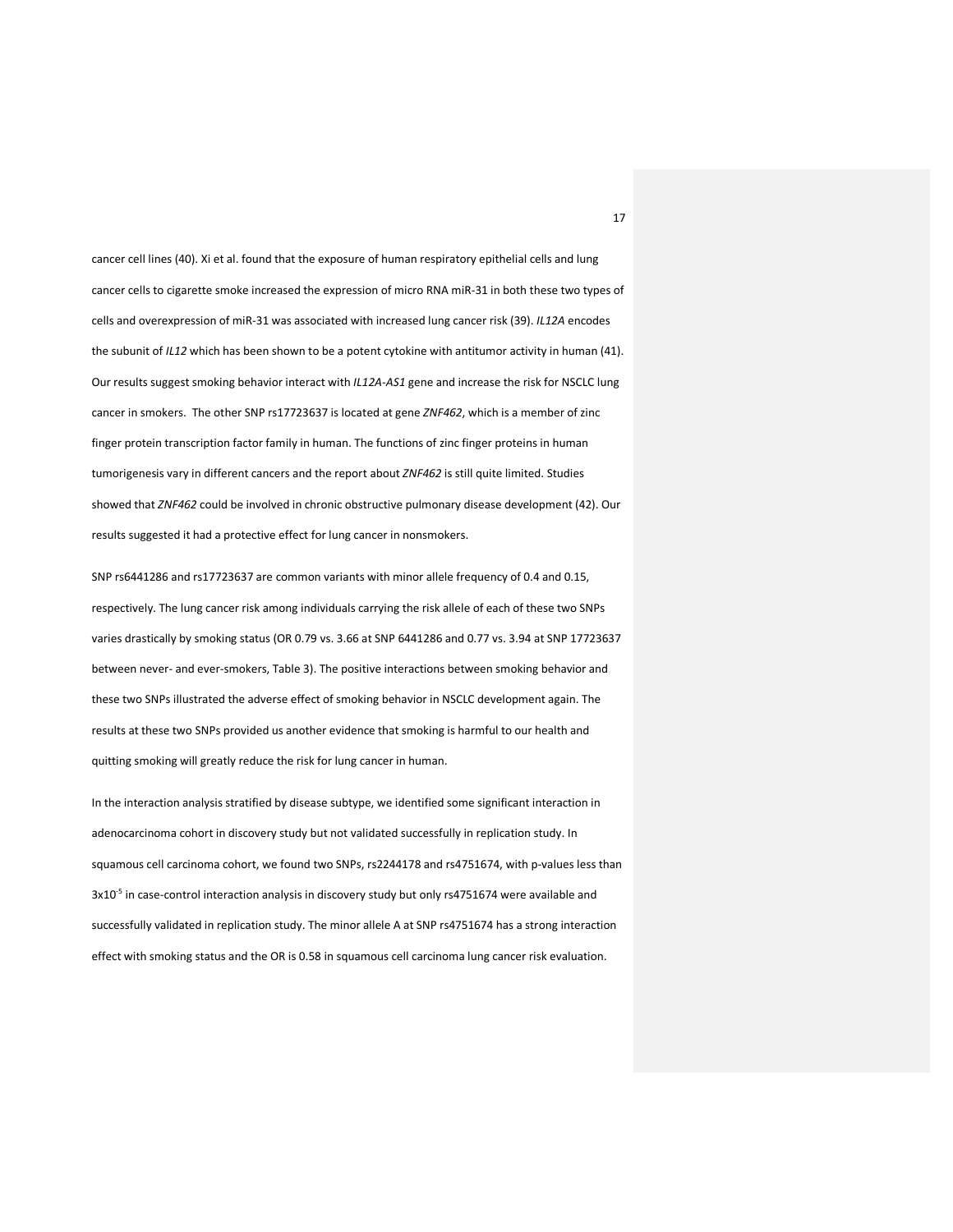The negative interaction effect between gene and smoking behavior, i.e., tobacco smoking decreases the genetic risk for lung cancer disease at a genetic locus, is rare but still existing in lung cancer development. For example, Zhang and his colleagues identified the negative interaction between rs1316298 and smoking behavior. This SNP has an OR of 1.12 (95% CI: 1.01-1.25) in non-smoking group whereas an OR of 0.79 (95% CI: 0.71-0.87) is found among smokers (16). SNP rs1316298 is located within a potential tumor suppressor gene and close to genes with tumor-related functions as well. The SNP rs1316298 was not available in our genotype data so we couldn't validate their findings. In our analysis, rs4751674 is located at gene *AFAP1L2* (alias: *XB130*) which is a member of actin filament associated protein (AFAP) family. *AFAP* genes are adaptor proteins and have been shown to be related with tumorigenesis in prostate, lung and breast cancer (31-32,43). Study showed that XB130 regulated survival, cell cycle, migration and invasion of cancer by interacting with binging proteins (44). Our results support its oncogene function in never smokers. Tobacco smoking has a complicated effect in the genome including impact on the signaling pathways, gene expression and induced methylation at many genes (45-48). A study on cadmium, one of the important toxic chemicals in cigarette, showed that cadmium suppressed *AFAP1L2* gene expression (36). Tobacco smoking may reduce the *AFAP1L2* gene expression thus reduced its tumorigenesis risk effect in smokers.

Squamous cell carcinoma of the lung constitutes about 25% to lung cancers and is closely related with smoking history (49). In our squamous carcinoma cohort, only 3.51% and 3.99% of the patients are never-smokers in the discovery data and replication data, respectively, compared with 15.63% in adenocarcinoma cohort (Table 1). The large sample size in the study enabled us to identify the significant interactions in never-smoking squamous cell carcinoma patients. However, the sample size in squamous cell carcinoma cohort is still limited and there are only 159 and 38 never-smoker patients in the discovery and replication cohort, respectively. We are hoping more never-smoker patients will be available in the future so these results can be further validated.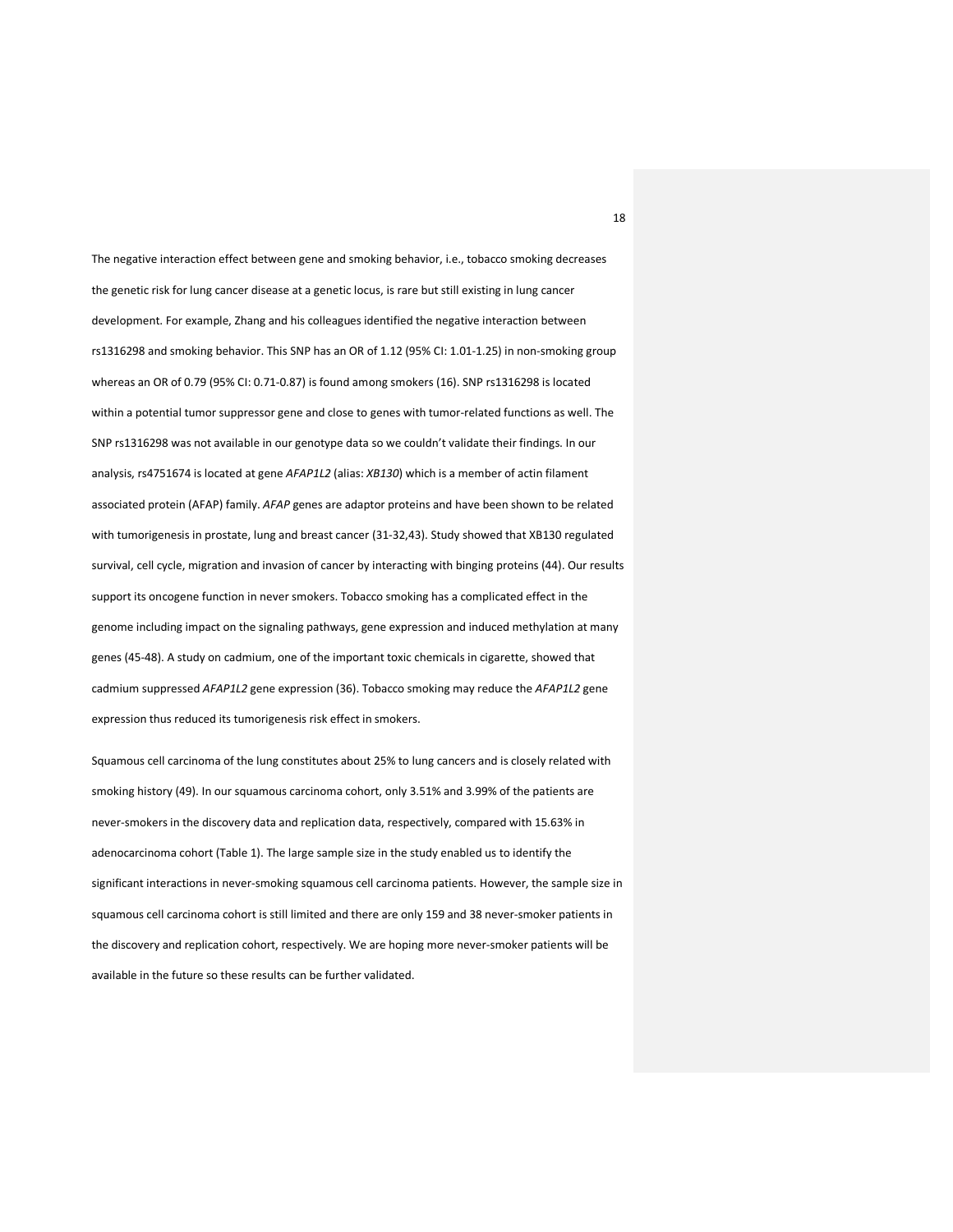The three SNPs, rs6441286, rs17723637 and rs4751674, identified in our study stratify lung cancer risk by smoking behavior. The interaction ORs are 1.24, 1.37 and 0.58 for these three SNPs, respectively. rs6441286 and rs17723637 have increased risk effect for lung cancer in ever smokers whereas rs4751674 has a protective effect in ever smokers compared with never smokers. These three SNPs can be potential biomarkers used to improve the precision to which we can categorize an individual's risk of lung cancer disease by smoking behavior. rs6441286 and rs17723637 have interaction effect with smoking behavior in NSCLC development, and rs4751674 only interacts with tobacco smoking in squamous cell carcinoma lung cancer. These lung cancer subtype-specific biomarkers will further help us categorize the disease risk by tumor histology which is helpful for individualized prognosis and prediction of treatment plan.

All the three identified novel SNPs have little evidence for association with lung cancer risk in maineffect-only association analysis (p values vary from 0.29 to 0.94 in main effect analysis), which displays that the gene-environment interaction analysis is an essential approach in exploring the missing heritability of lung cancer disease. There are significant gene-smoking interactions at well-known chr15q24.3—chr15q25.1 region in lung adenocarcinoma. But the interaction p-values are much less significant than that from the main-effect-only association analysis, which suggests the dominant roles of the main effect in lung cancer development (Table S3). The interaction effect at SNP rs4751674 only exists in squamous cell carcinoma also suggests the difference of genomic features between squamous cell carcinoma and adenocarcinoma in lung cancer from perspective of gene-smoking interaction analysis. This reported study was restricted to Caucasian population and the results may not be generalized to other ethnicities because of the different genetic backgrounds. The limited overlap between discovery genotype and replication genotype may have reduced the power in our validation study. We believe as more genotype data becomes available in the future we can discover more important gene-smoking interaction in lung cancer disease.

**Moved up [1]:** Because the SNP panels between discovery and replication data were different and only limited number of SNPs were available in both panels, We also imputed the replication genotype data using 1000 Genome as the reference. We identified another three SNPs with case-control interaction p value < 0.05 in imputed replication data. They are rs10477550 on chromosome 5, rs4557740 on chromosome 8 and rs11544453 on chromosome 22 (Table S3). rs10477550 was located within *COMMD10* gene, and it has interaction p value of 9.05x10-2, 7.69x10-4, 4.30x10-2 with adenocarcinoma disease in the three subsets S1-S3 in discovery data and 4.33x10<sup>-3</sup> in the imputed replication data. rs11544453 was within WNT7B gene and it has interaction p value of 5.61x10<sup>-4</sup>, 7.07x10<sup>-2</sup>, 2.17x10<sup>-3</sup> with squamous cell lung cancer in three subsets in discovery data and 4.05x10<sup>-2</sup> in imputed replication data (Table S3). The results from imputed replication data suggest the potential interaction effect with smoking behavior at these two genes but direct genotype data would be more reliable for further validation.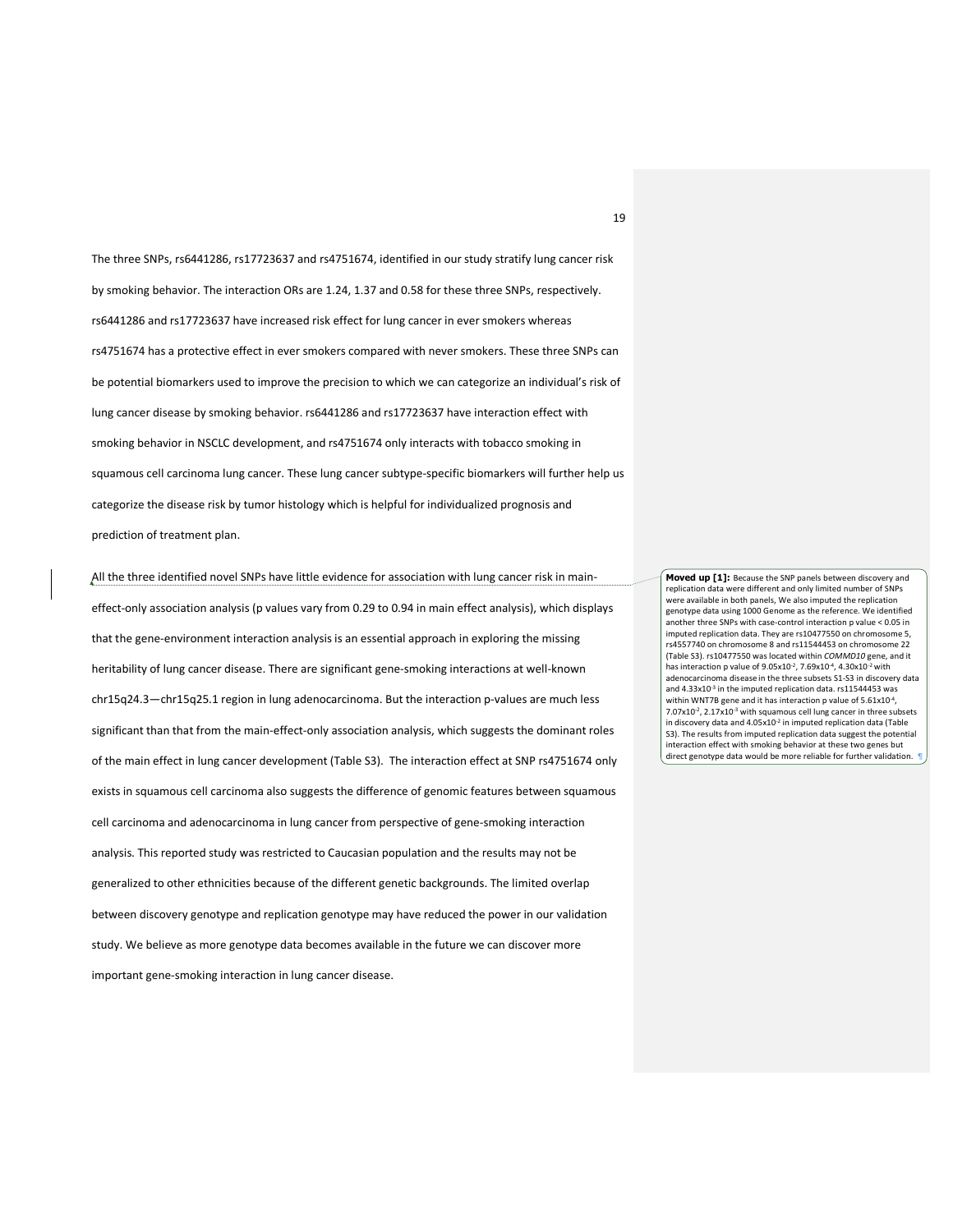## **Acknowledgement**

This study is supported by grant U19CA148127.

# **Reference**

- 1. http://www.cancer.org/cancer/lungcancer-non-smallcell/detailedguide/non-small-cell-lungcancer-key-statistics
- 2. http://www.cancer.org/cancer/lungcancer-non-smallcell/detailedguide/non-small-cell-lungcancer-what-is-non-small-cell-lung-cancer
- 3. http://www.cancer.org/acs/groups/cid/documents/webcontent/003115-pdf.pdf
- 4. The Cancer Genome Atlas Research Network (2014) Comprehensive molecular profiling of lung adenocarcinoma. Nature, 511: 543-550.
- 5. The Cancer Genome Atlas Research Network (2012) Comprehensive genomic characterization of lung squamous cell lung cancers. Nature, 489: 519-525.
- 6. Buttitta F, et al. (2006) Mutational analysis of the HER2 gene in lung tumors from Caucasian patients: Mutations are mainly present in adenocarcinomas with bronchioloalveolar features. Int. J. Cancer, 119:2586-2591.
- 7. Amos CI, et al. (2008) Genome-wide association scan of tag SNPs identifies a susceptibility locus for lung cancer at 15q25.1. Nat. Genet., 40(5):616-622.
- 8. Le Marchand L, et al. (2008) Smokers with the CHRNA lung cancer-associated variants are exposed to higher levels of nicotine equivalents and a carcinogenic tobacco-specific nitrosamine. Cancer Res., 68(22):9137-9140.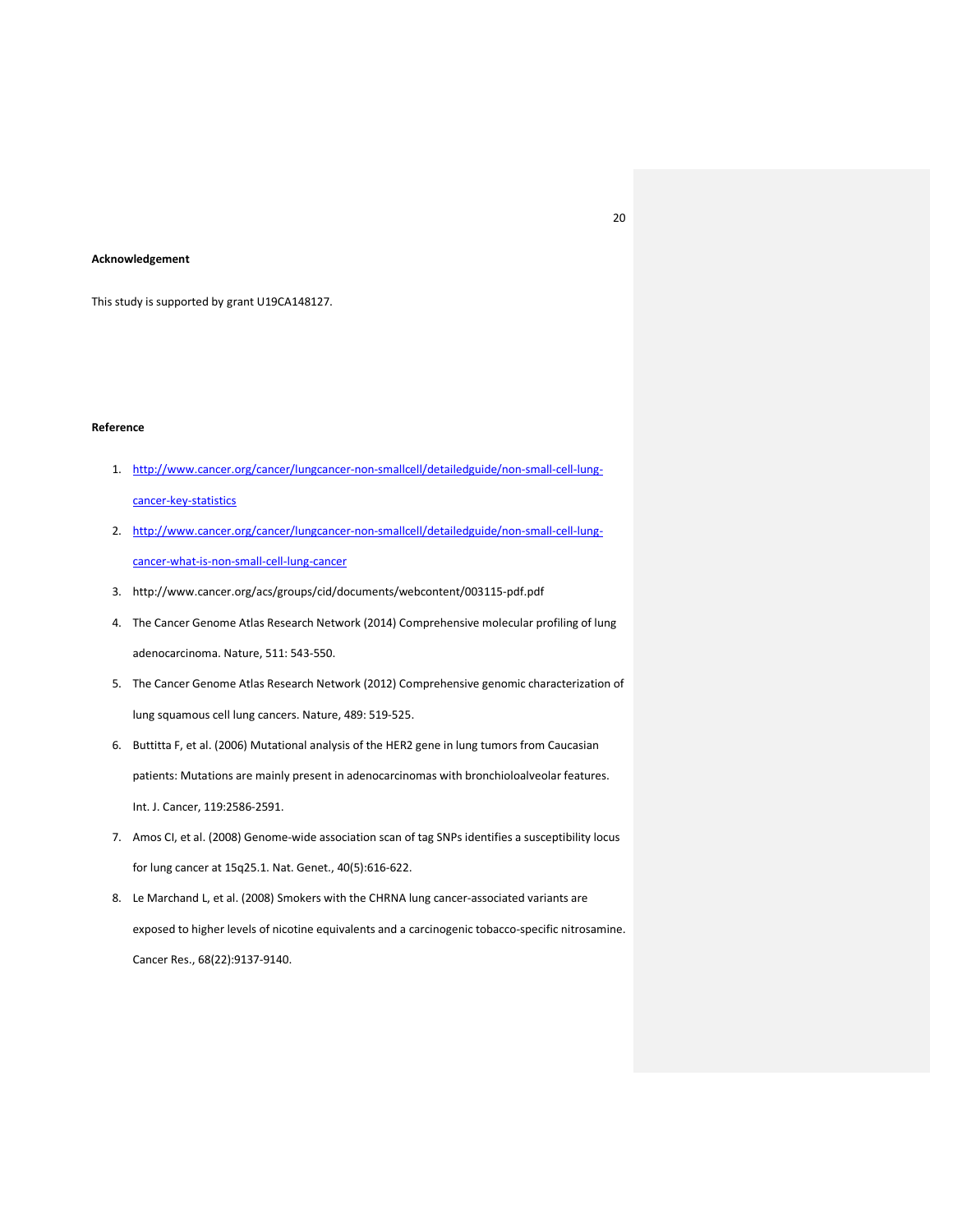- 9. McKay JD, et al. (2008) Lung cancer susceptibility locus at 5p15.33. Nat. Genet., 40(12):1404- 1406.
- 10. Landi MT, et al. (2009) A genome-wide association study of lung cancer identifies a region of chromosome 5p15 associated with risk for adenocarcinoma. Am. J. Hum. Genet., 85(5):679-691.
- 11. Wang Y, et al. (2008) Common 5p15.33 and 6p21.33 variants influence lung cancer risk. Nat. Genet., 40(12):1407-1409.
- 12. Truong T, et al. (2010) Replication of lung cancer susceptibility loci at chromosomes 15q25, 5p15, and 6p21: a pooled analysis from the international lung cancer consortium. J. Natl. Cancer Inst., 102(13):959-971.
- 13. Miki D, et al. (2010) Variation in TP63 is associated with lung adenocarcinoma susceptibility in Japanese and Korean populations. Nat. Genet., 42(10):893-896.
- 14. Maher B. (2008) Personal genomes: the case of the missing heritability. Nature, 456:18-21.
- 15. http://www.cdc.gov/cancer/lung/basic\_info/risk\_factors.htm
- 16. Zhang R, et al. (2014) A genome-wide gene-environment interaction analysis for tobacco smoke and lung cancer susceptibility. Carcinogenesis, 35(7):1528-1535.
- 17. Thorgeirsson TE, et al. (2010) Commentary: gene-environment interactions and smokingrelated cancers. Int. J. Epidemiol., 39(2):577-579.
- 18. CanderWeele TJ, et al. (2012) Genetic variants on 15q25.1, smoking and lung cancer: an assessment of mediation and interaction. Am. J. Epidemiol., 175(10):1013-1020.
- 19. Smith PG, et al. (1984) The design of case-control studies: the influence of confounding and interaction effect. Int. J. Epidemiol., 13:356-365.
- 20. Kraft P, et al. (2007) Exploiting gene-environment interaction to detect genetic associations. Hum. Hered., 63: 111-119.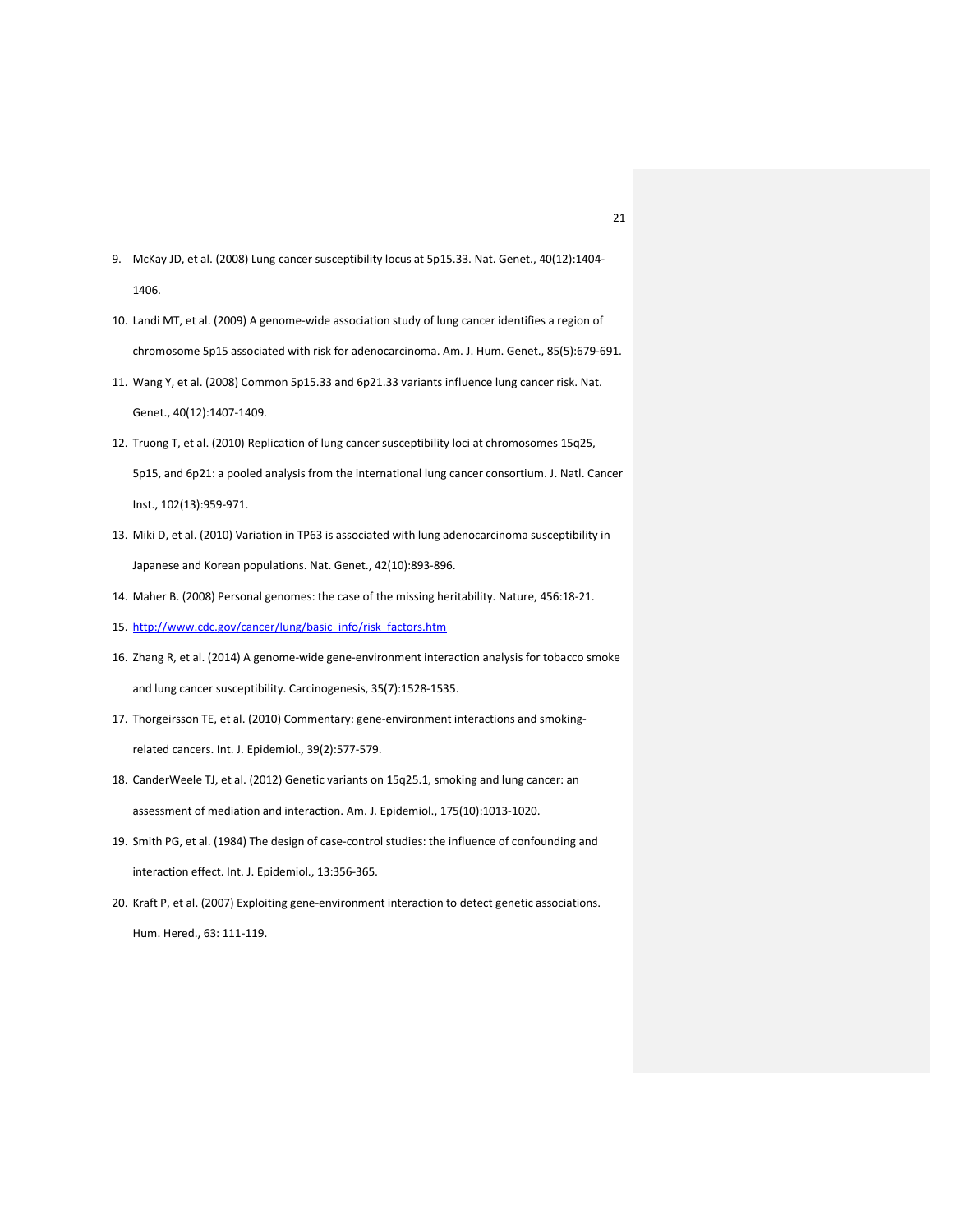21. Murcray CE, et al. (2009) Gene-environment interaction in genome-wide association studies. Am

J. Epidemiol., 169 (2):219-226.

22. Amos CI, et al. (2016) The OncoArray consortium: a network for understanding the genetic

architecture of common cancers. Cancer Epidemiol. Biomarkers Prev., doi: 10.1158/1055-9965

- 23. McKay JD, et al. (2017) Large scale genetic analysis identifies novel loci and histological variability in susceptibility to lung cancer. Nat genetics, In Press.
- 24. Kachuri L, et al. (2016) Fine mapping of chromosome 5p15.33 based on a targeted deep

sequencing and high density genotyping identifies novel lung cancer susceptibility loci.

Carcinogenesis, 37(1): 96-105.

- 25. Li Y, et al. (2016) FastPop: a rapid principal component derived method to infer intercontinental ancestry using genetic data. BMC Bioinformatics, 17:122, DOI: 10.1186/s12859-016-0965-1.
- 26. Abraham G, et al. (2014) Fast Principal Component Analysis of Large-Scale Genome-Wide Data. PLoS One, 9(4): doi: 10.1371/journal.pone.0093766.
- 27. Pitchard JK, et al. (2000) Inference of population structure using multilocus genotype data. Genetics, 155:945-959.
- 28. Price AL, et al. (2006) Principal components analysis corrects for stratification in genome-wide association studies. Nat. Genet., 28:904-909.
- 29. Howie BN, et al. (2009) A flexible and accurate genotype imputation method for the next generation of genome-wide association studies. PLoS Genetics, 5(6): e1000529.
- 30. PIW Bakker, et al. (2008) Practical aspects of imputation-driven meta-analysis of genome-wide association studies. Hum. Mol. Genet., 17(R2): R122-R128.
- 31. Shiozaki A, et al. (2011) Roles of XB130, a novel adaptor protein, in cancer. J. Clin. Bioinforma., 1:10.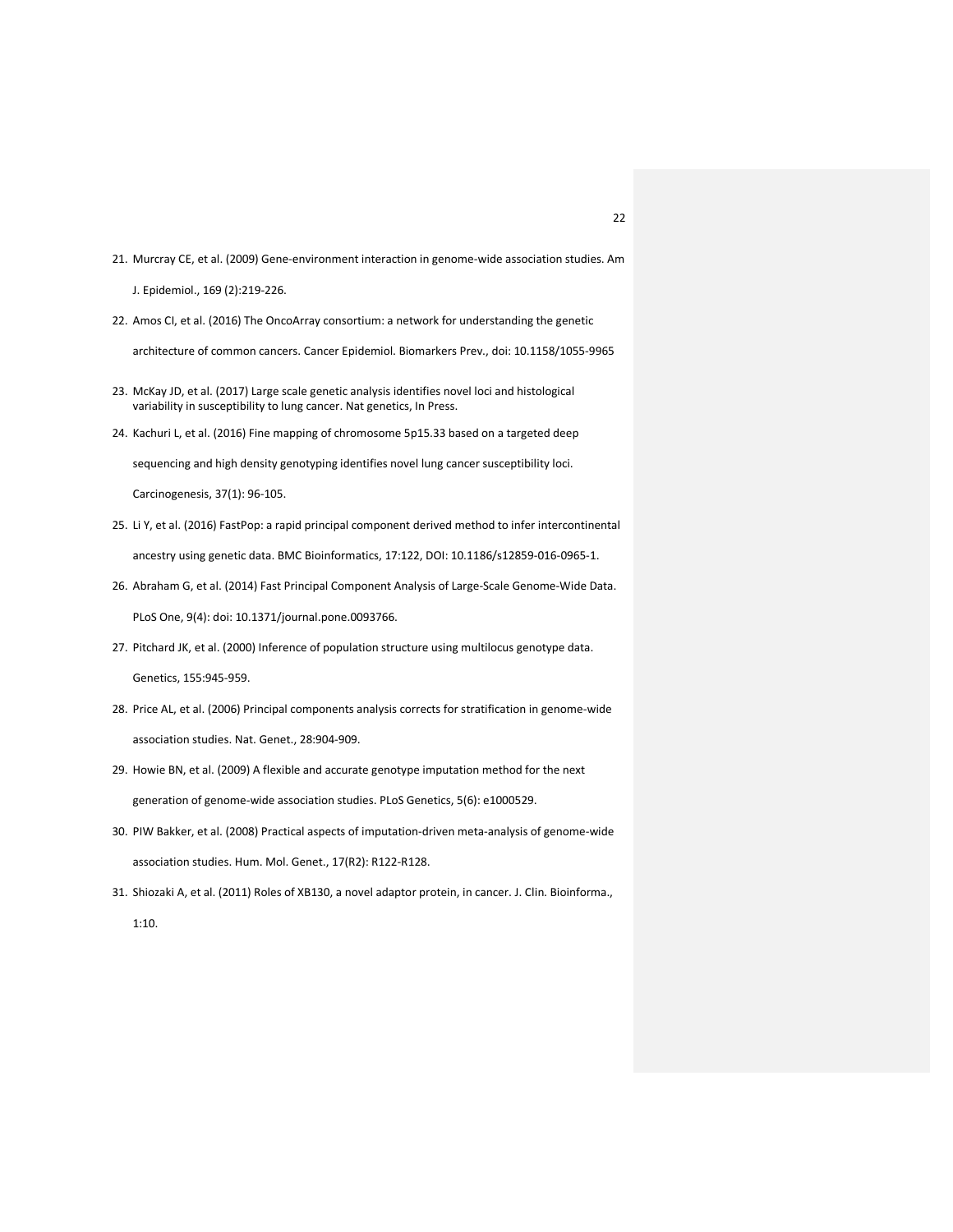- 32. Lodyga M, et al. (2005) P-080 Prognostic expression of a novel adaptor protein XB130 innonsmall cell lung cancer. Lung Cancer, 49:S1352005.
- 33. Charlesworth JC, et al. (2010) Transcriptomic epidemiology of smoking: the effect of smoking on gene expression in lymphocytes. BMC Med. Genomics, 3:29.
- 34. Leeuwen DM, et al. (2007) Cigarette smoke-induced differential gene expression in blood cells from monozygotic twin pairs. Carcinogenesis, 28(3):691-697.
- 35. Staff J, et al. (2012) Relation between smoking history and gene expression profiles in lung adenocarcinomas. BMC Med. Genomics, 5:22.
- 36. Benton MA, et al. (2011) Comparative genomic analyses identify common molecular pathways modulated upon exposure to low doses of arsenic and cadmium. BMC Genomics, 12:173.
- 37. Pelechano V, et al. (2013) Gene regulation by antisense transcription. Nat. Rev. Genet., 14: 880- 893.
- 38. Balbin PA, et al. (2015) The landscape f antisense gene expression in human cancers. Genome Res., 25(7):1068-1079.
- 39. Xi S, Yang M, Tao Y, Xu H, Shan J, et al. (2010). Cigarette smoke induces C/EBP-beta-mediated activation of miR-31 in normal human respiratory epithelia and lung cancer cells. PLoS ONE 5, e13764.10.1371/journal.pone.0013764
- 40. Silva M, Perez DS, Pritchett JR, Halling ML, Tang H, Smith DI. (2010). Identification of long stressinduced non-coding transcripts that have altered expression in cancer. Genomics 95, 355– 36210.1016/j.ygeno.2010.02.009
- 41. Tugues S, et al. (2015) New insights into IL-12mediated tumor suppression. Cell Death Differ., 22: 237-246.
- 42. http://www.atsjournals.org/doi/pdf/10.1164/ajrccmconference.2016.193.1\_MeetingAbstracts.A7480